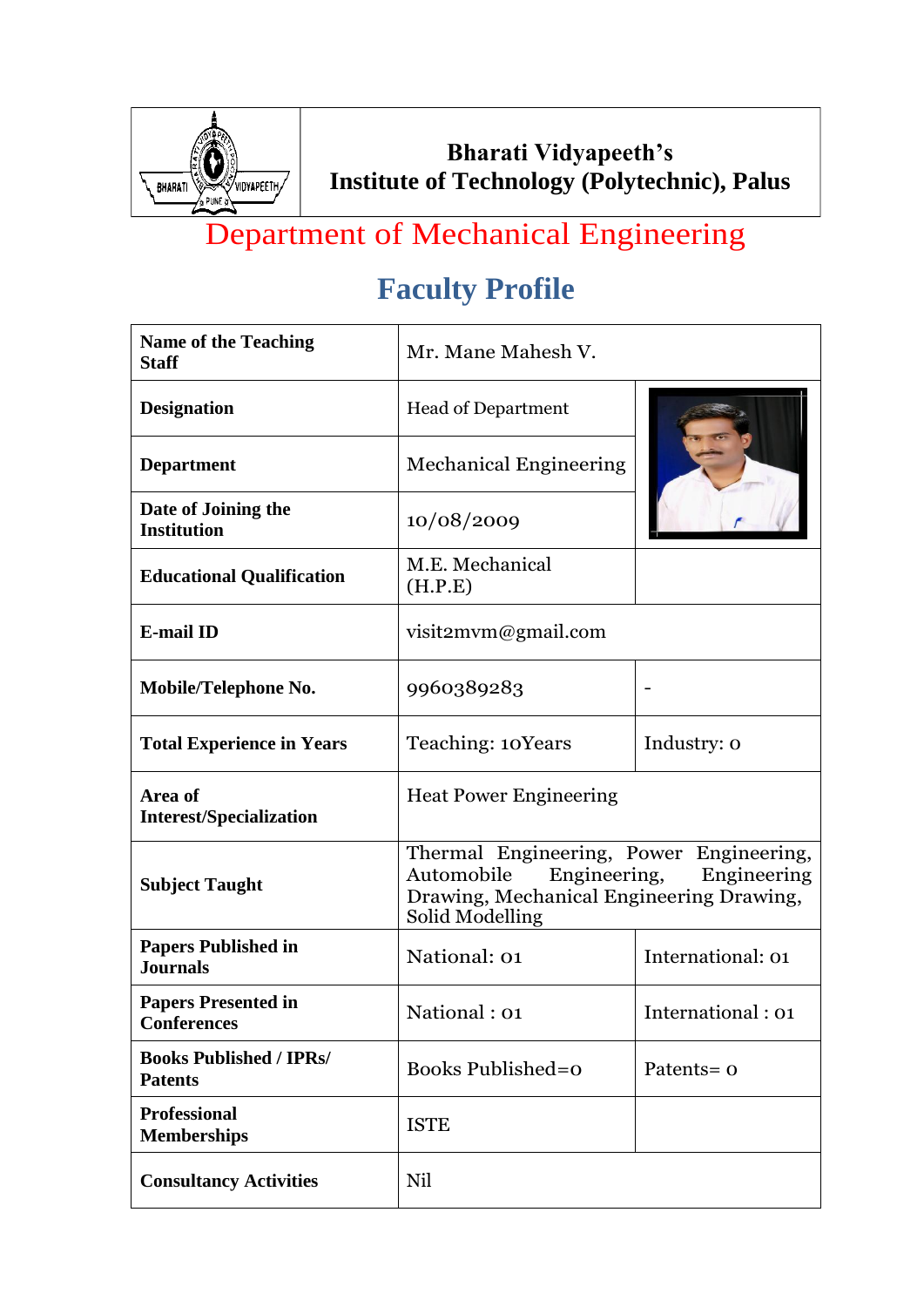

# Department of Mechanical Engineering

| <b>Name of the Teaching</b><br><b>Staff</b>      | Mr. Patil Rahulkumar P.                  |                   |
|--------------------------------------------------|------------------------------------------|-------------------|
| <b>Designation</b>                               | <b>Workshop Superintendent</b>           |                   |
| <b>Department</b>                                | <b>Mechanical Engineering</b>            |                   |
| Date of Joining the<br><b>Institution</b>        | 02/11/2006                               |                   |
| <b>Educational</b><br>Qualification              | B.E.(Mech.)                              |                   |
| <b>E-mail ID</b>                                 | patilrahulkumar@gmail.com                |                   |
| Mobile/Telephone No.                             | 9421778888                               |                   |
| <b>Total Experience in</b><br><b>Years</b>       | Teaching: 14 Years                       | Industry: -       |
| Area of<br><b>Interest/Specialization</b>        | <b>Mechanical Engineering</b>            |                   |
| <b>Subject Taught</b>                            | Workshop Practices, Engineering Graphics |                   |
| <b>Papers Published in</b><br><b>Journals</b>    | National:-                               | International: -  |
| <b>Papers Presented in</b><br><b>Conferences</b> | National : -                             | International : - |
| <b>Books Published /</b><br><b>IPRs/Patents</b>  | <b>Books Published=</b>                  | Patents=          |
| <b>Professional</b><br><b>Memberships</b>        |                                          |                   |
| <b>Consultancy Activities</b>                    |                                          |                   |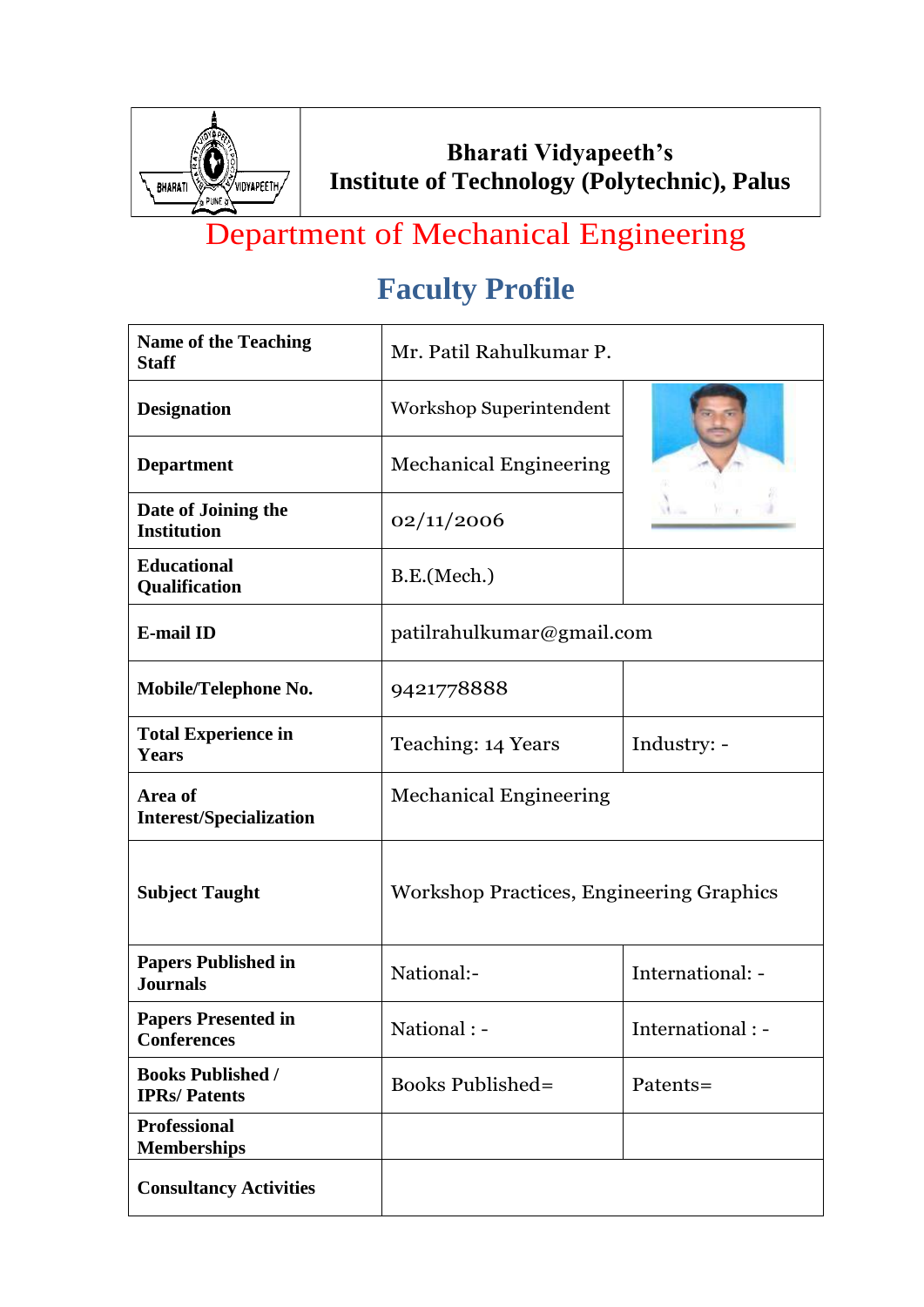

# Department of Mechanical Engineering

| <b>Name of the Teaching</b><br><b>Staff</b>      | Mr. Jadhav Suraj S.                                                          |                                                                  |
|--------------------------------------------------|------------------------------------------------------------------------------|------------------------------------------------------------------|
| <b>Designation</b>                               | Lecturer                                                                     |                                                                  |
| <b>Department</b>                                | <b>Mechanical Engineering</b>                                                |                                                                  |
| Date of Joining the<br><b>Institution</b>        | 08/09/2011                                                                   |                                                                  |
| <b>Educational</b><br>Qualification              | B.E.(Mech)<br>M.Tech.(app.)                                                  |                                                                  |
| <b>E-mail ID</b>                                 | surajjadhav93@gmail.com                                                      |                                                                  |
| Mobile/Telephone No.                             | 8275917774                                                                   |                                                                  |
| <b>Total Experience in</b><br><b>Years</b>       | Teaching: 10 Years                                                           | Industry: -                                                      |
| Area of<br><b>Interest/Specialization</b>        | Design Engineering                                                           |                                                                  |
| <b>Subject Taught</b>                            | Strength of<br>Machines, Engineering Mechanics, Design<br>Machine<br>Control | Materials, Theory<br>of<br>of<br>Elements, Metrology and Quality |
| <b>Papers Published in</b><br><b>Journals</b>    | National:-00                                                                 | International: -03                                               |
| <b>Papers Presented in</b><br><b>Conferences</b> | National: -00                                                                | International : -00                                              |
| <b>Books Published /</b><br><b>IPRs/Patents</b>  | <b>Books Published=</b>                                                      | Patents=                                                         |
| <b>Professional</b><br><b>Memberships</b>        | <b>ISTE</b>                                                                  |                                                                  |
| <b>Consultancy Activities</b>                    |                                                                              |                                                                  |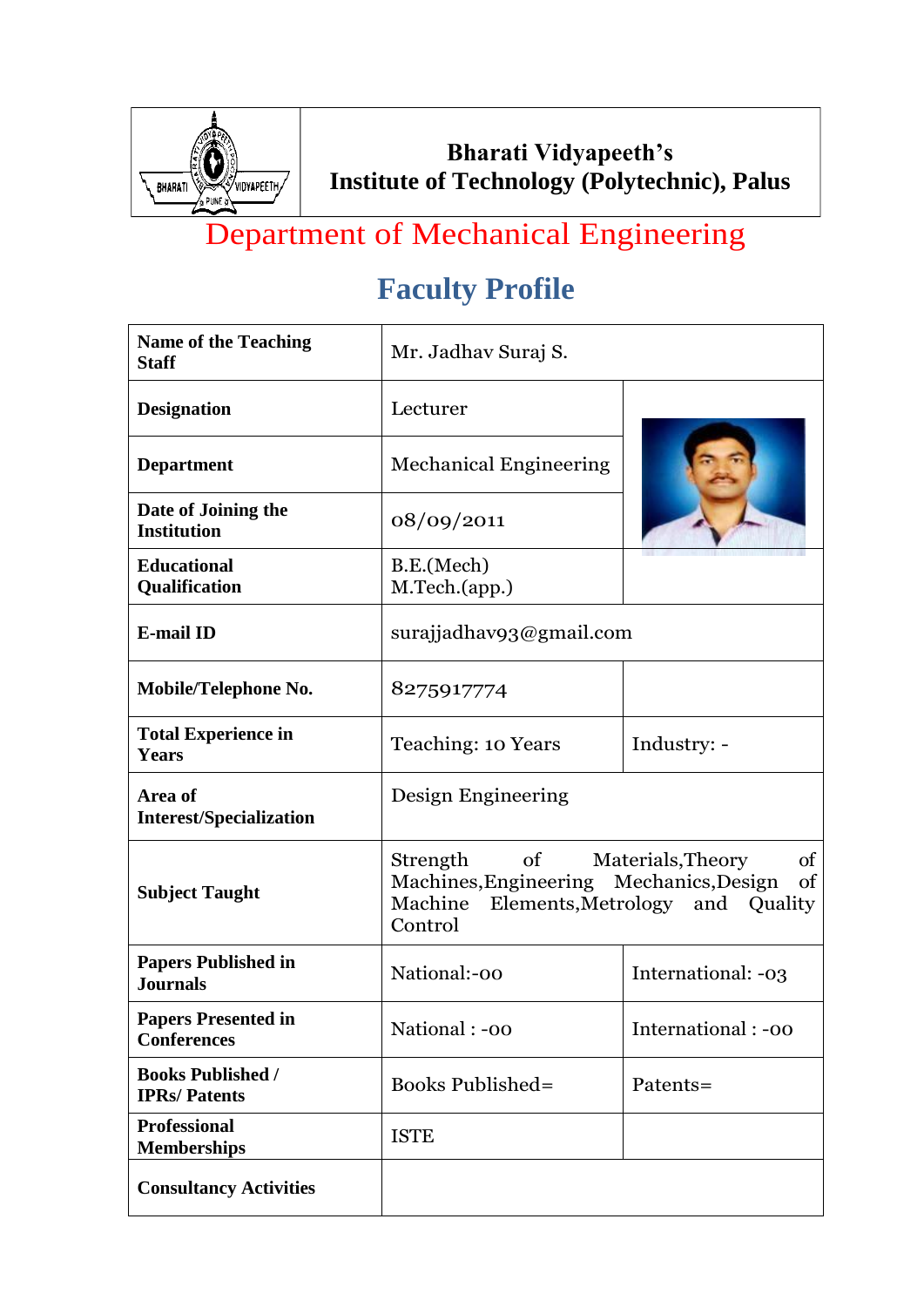

# Department of Mechanical Engineering

| <b>Name of the Teaching</b><br><b>Staff</b>      | Mr.Patil Ashitosh P.                                                                                                   |                     |
|--------------------------------------------------|------------------------------------------------------------------------------------------------------------------------|---------------------|
| <b>Designation</b>                               | Lecturer                                                                                                               |                     |
| <b>Department</b>                                | <b>Mechanical Engineering</b>                                                                                          |                     |
| Date of Joining the<br><b>Institution</b>        | 23/08/2011                                                                                                             |                     |
| <b>Educational</b><br>Qualification              | B.E.(Mech), M.E.(HPE)                                                                                                  |                     |
| <b>E-mail ID</b>                                 | $a$ shustdm@gmail.com                                                                                                  |                     |
| Mobile/Telephone No.                             | 9960306080                                                                                                             | 7588626826          |
| <b>Total Experience in</b><br><b>Years</b>       | Teaching: 12 Years                                                                                                     | Industry: 07        |
| Area of<br><b>Interest/Specialization</b>        | <b>Heat Power Engineering</b>                                                                                          |                     |
| <b>Subject Taught</b>                            | Mechanical<br>Engineering<br>Drawing,<br>Engineering Drawing, Renewable Energy<br>sources, Computer Numerical Control. |                     |
| <b>Papers Published in</b><br><b>Journals</b>    | National: -04                                                                                                          | International: -02  |
| <b>Papers Presented in</b><br><b>Conferences</b> | National : -04                                                                                                         | International : -02 |
| <b>Books Published / IPRs/</b><br><b>Patents</b> | Books Published=-                                                                                                      | Patents=-           |
| <b>Professional</b><br><b>Memberships</b>        | ISTE (LM 85654)                                                                                                        |                     |
| <b>Consultancy Activities</b>                    |                                                                                                                        |                     |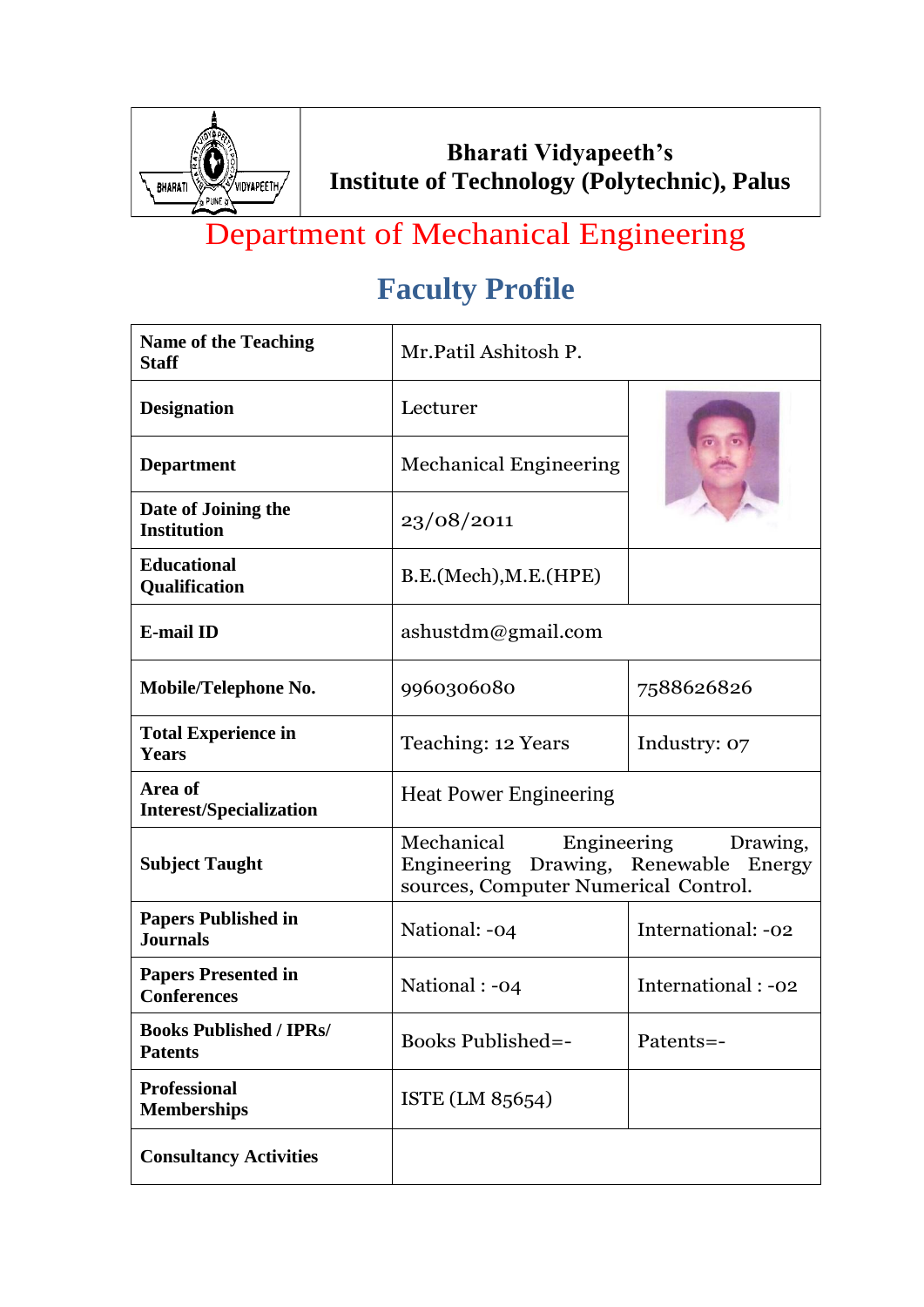

# Department of Mechanical Engineering

| <b>Name of the Teaching</b><br><b>Staff</b>      | Mr.Yaday Onkar S.                                                                                                                        |                    |
|--------------------------------------------------|------------------------------------------------------------------------------------------------------------------------------------------|--------------------|
| <b>Designation</b>                               | Lecturer                                                                                                                                 |                    |
| <b>Department</b>                                | <b>Mechanical Engineering</b>                                                                                                            |                    |
| Date of Joining the<br><b>Institution</b>        | 17/08/2012                                                                                                                               |                    |
| <b>Educational</b><br>Qualification              | B.E.(Mech), M.E.(App)                                                                                                                    |                    |
| <b>E-mail ID</b>                                 | onkaryadav11@gmail.com                                                                                                                   |                    |
| Mobile/Telephone No.                             | 9766474542                                                                                                                               |                    |
| <b>Total Experience in</b><br>Years              | Teaching: 9 Years                                                                                                                        | Industry: -        |
| Area of<br><b>Interest/Specialization</b>        | <b>Heat Power Engineering</b>                                                                                                            |                    |
| <b>Subject Taught</b>                            | Power Engineering, Mechanical Engineering<br>Industrial<br>Fluid<br>Materials,<br>Power,<br><b>Production Engineering &amp; Robotics</b> |                    |
| <b>Papers Published in</b><br><b>Journals</b>    | National: -0                                                                                                                             | International: -0  |
| <b>Papers Presented in</b><br><b>Conferences</b> | National: -0                                                                                                                             | International : -0 |
| <b>Books Published / IPRs/</b><br><b>Patents</b> | <b>Books Published=-</b>                                                                                                                 | Patents=-          |
| <b>Professional</b><br><b>Memberships</b>        | <b>ISTE</b>                                                                                                                              |                    |
| <b>Consultancy Activities</b>                    |                                                                                                                                          |                    |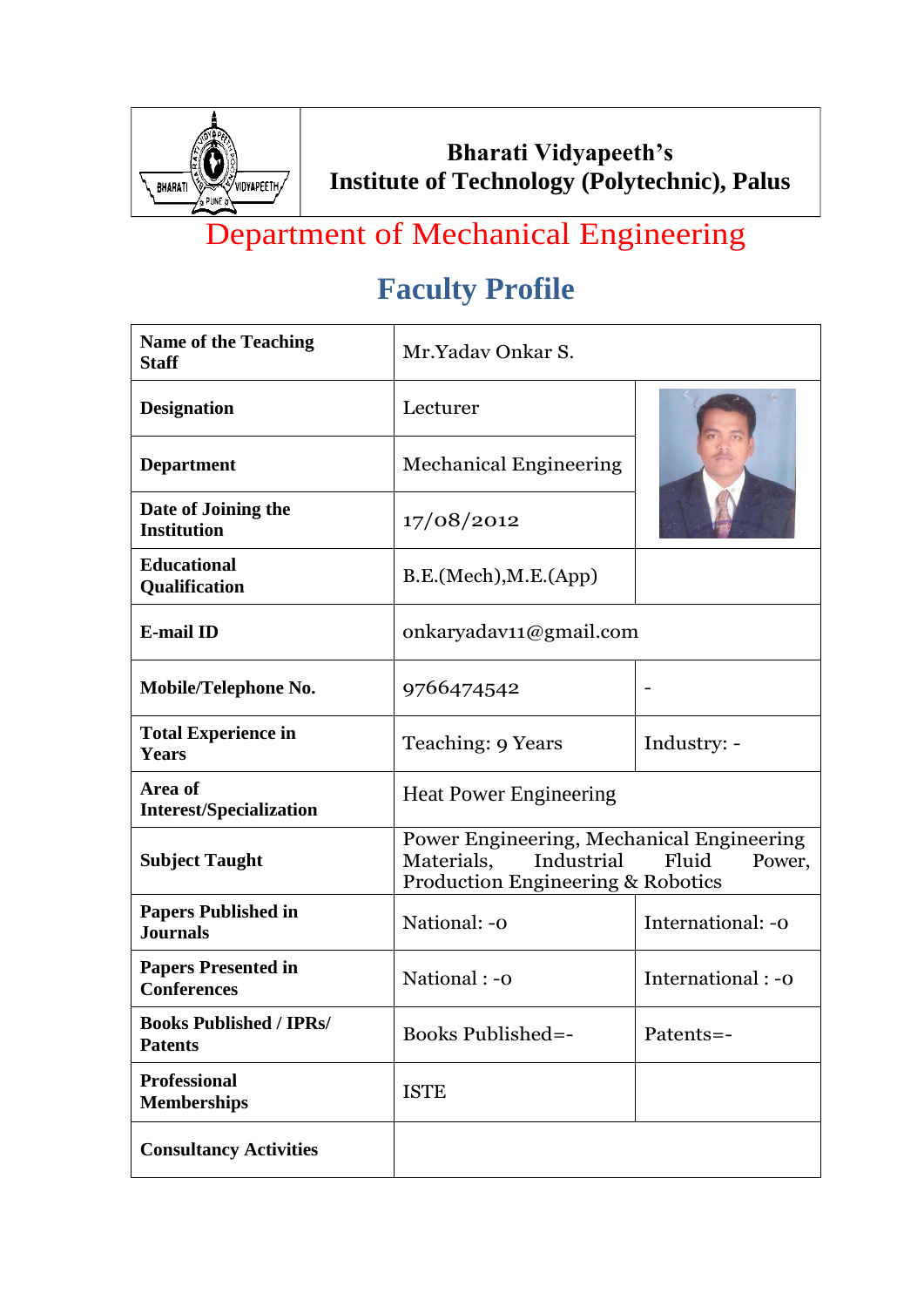

## Department of Mechanical Engineering

| <b>Name of the Teaching</b><br><b>Staff</b>      | Mr.Kadam Vaibhay Keshay                                                                                       |                    |
|--------------------------------------------------|---------------------------------------------------------------------------------------------------------------|--------------------|
| <b>Designation</b>                               | Lecturer                                                                                                      |                    |
| <b>Department</b>                                | Mechanical<br>Engineering                                                                                     |                    |
| Date of Joining the<br><b>Institution</b>        | 11/12/2017                                                                                                    |                    |
| <b>Educational Qualification</b>                 | B.E. (Mech).                                                                                                  |                    |
| <b>E-mail ID</b>                                 | Kadamvaibhav444@gmail.com                                                                                     |                    |
| Mobile/Telephone No.                             | 8806760736                                                                                                    | 8329654983         |
| <b>Total Experience in Years</b>                 | Teaching: 04 Years                                                                                            | Industry: 07month  |
| Area of<br><b>Interest/Specialization</b>        | <b>Heat Power Engineering</b>                                                                                 |                    |
| <b>Subject Taught</b>                            | Manufacturing processes, production<br>engineering and robotics,<br>elements<br>of<br>mechanical engineering. |                    |
| <b>Papers Published in</b><br><b>Journals</b>    | National: -00                                                                                                 | International: 01  |
| <b>Papers Presented in</b><br><b>Conferences</b> | National : -00                                                                                                | International: -01 |
| <b>Books Published / IPRs/</b><br><b>Patents</b> | <b>Books Published:-</b>                                                                                      | Patents:-          |
| <b>Professional</b><br><b>Memberships</b>        |                                                                                                               |                    |
| <b>Consultancy Activities</b>                    |                                                                                                               |                    |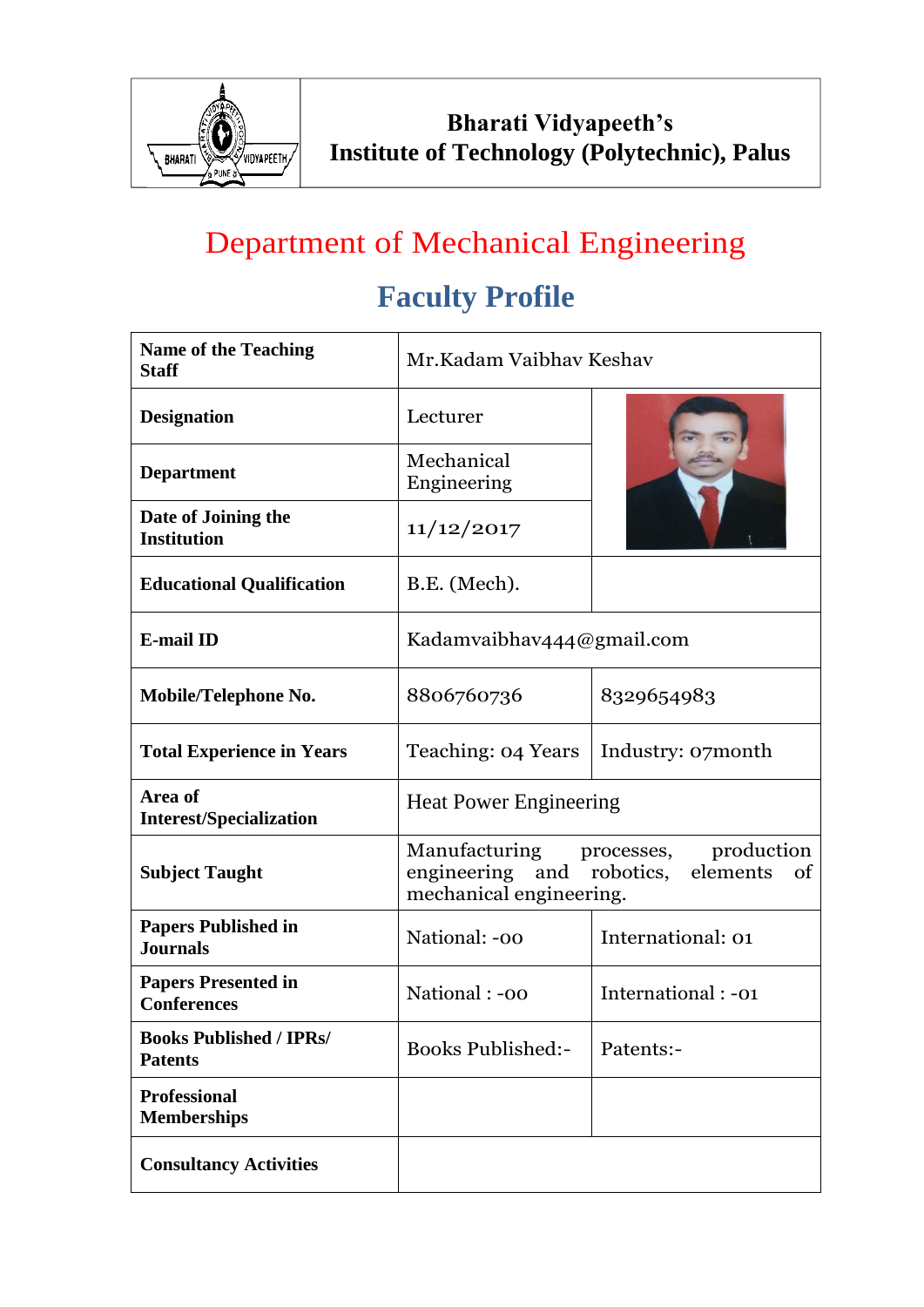

# Department of Computer Engineering

| <b>Name of the Teaching</b><br><b>Staff</b>      | Mr.Kulkarni Hrushikesh Ravindra                                                                              |                           |
|--------------------------------------------------|--------------------------------------------------------------------------------------------------------------|---------------------------|
| <b>Designation</b>                               | <b>Head of Department</b>                                                                                    |                           |
| <b>Department</b>                                | <b>Computer Engineering</b>                                                                                  |                           |
| Date of Joining the<br><b>Institution</b>        | 25/02/2006                                                                                                   |                           |
| <b>Educational Qualification</b>                 | M.Tech. (CSE)                                                                                                |                           |
| <b>E-mail ID</b>                                 | kulhrushi@gmail.com                                                                                          |                           |
| Mobile/Telephone No.                             | 9890016295                                                                                                   |                           |
| <b>Total Experience in Years</b>                 | Teaching: 15 Years                                                                                           | Industry: Nil             |
| Area of<br><b>Interest/Specialization</b>        | Software Engineering, Software Testing,                                                                      |                           |
| <b>Subject Taught</b>                            | Relational Database management System,<br>Software Engineering, Software Testing,<br><b>Operating System</b> |                           |
| <b>Papers Published in</b><br><b>Journals</b>    | National: 01                                                                                                 | <b>International: Nil</b> |
| <b>Papers Presented in</b><br><b>Conferences</b> | National: 01                                                                                                 | International: Nil        |
| <b>Books Published / IPRs/</b><br><b>Patents</b> | <b>Books Published=Nil</b>                                                                                   | Patents=Nil               |
| <b>Professional</b><br><b>Memberships</b>        | <b>ISTE</b>                                                                                                  |                           |
| <b>Consultancy Activities</b>                    | Consultancy work for various agencies like<br>MKCL.                                                          |                           |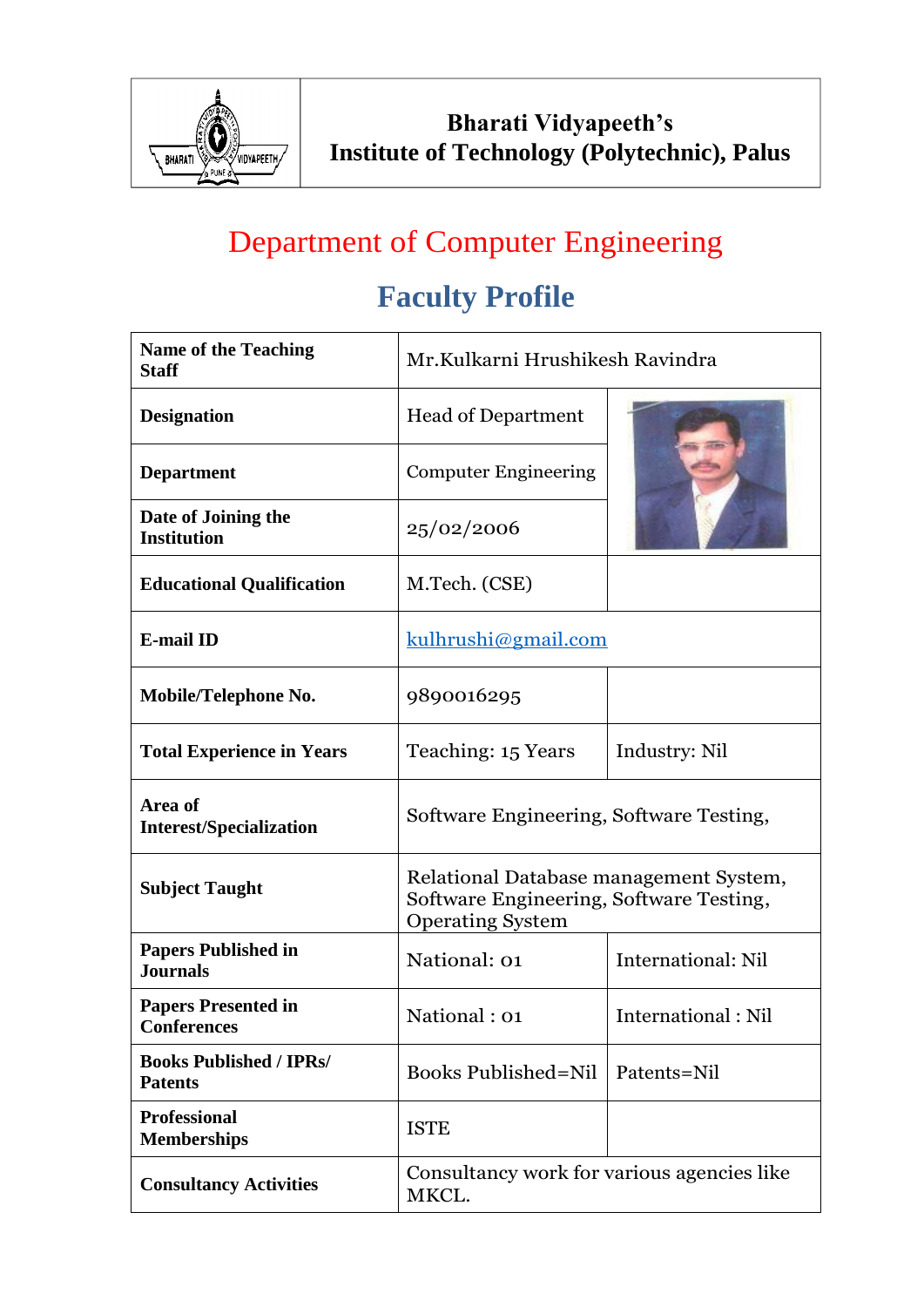

# Department of Computer Engineering

| <b>Name of the Teaching</b><br><b>Staff</b>      | Mr. Kadam Vijay.Raghunath.    |                           |
|--------------------------------------------------|-------------------------------|---------------------------|
| <b>Designation</b>                               | Lecturer                      |                           |
| <b>Department</b>                                | <b>Computer Engineering</b>   |                           |
| Date of Joining the<br><b>Institution</b>        | 14/08/2006                    |                           |
| <b>Educational Qualification</b>                 | B.E.Computer                  |                           |
| <b>E-mail ID</b>                                 | vijay.kadam@gmail.com         |                           |
| Mobile/Telephone No.                             | 9421219669                    |                           |
| <b>Total Experience in Years</b>                 | Teaching: 15 Years            | Industry: Nil             |
| Area of<br><b>Interest/Specialization</b>        | <b>Management Studies</b>     |                           |
| <b>Subject Taught</b>                            | <b>Professional Practices</b> |                           |
| <b>Papers Published in</b><br><b>Journals</b>    | National: Nil                 | <b>International: Nil</b> |
| <b>Papers Presented in</b><br><b>Conferences</b> | National: Nil                 | International : Nil       |
| <b>Books Published / IPRs/</b><br><b>Patents</b> | <b>Books Published=Nil</b>    | Patents=Nil               |
| <b>Professional</b><br><b>Memberships</b>        |                               |                           |
| <b>Consultancy Activities</b>                    |                               |                           |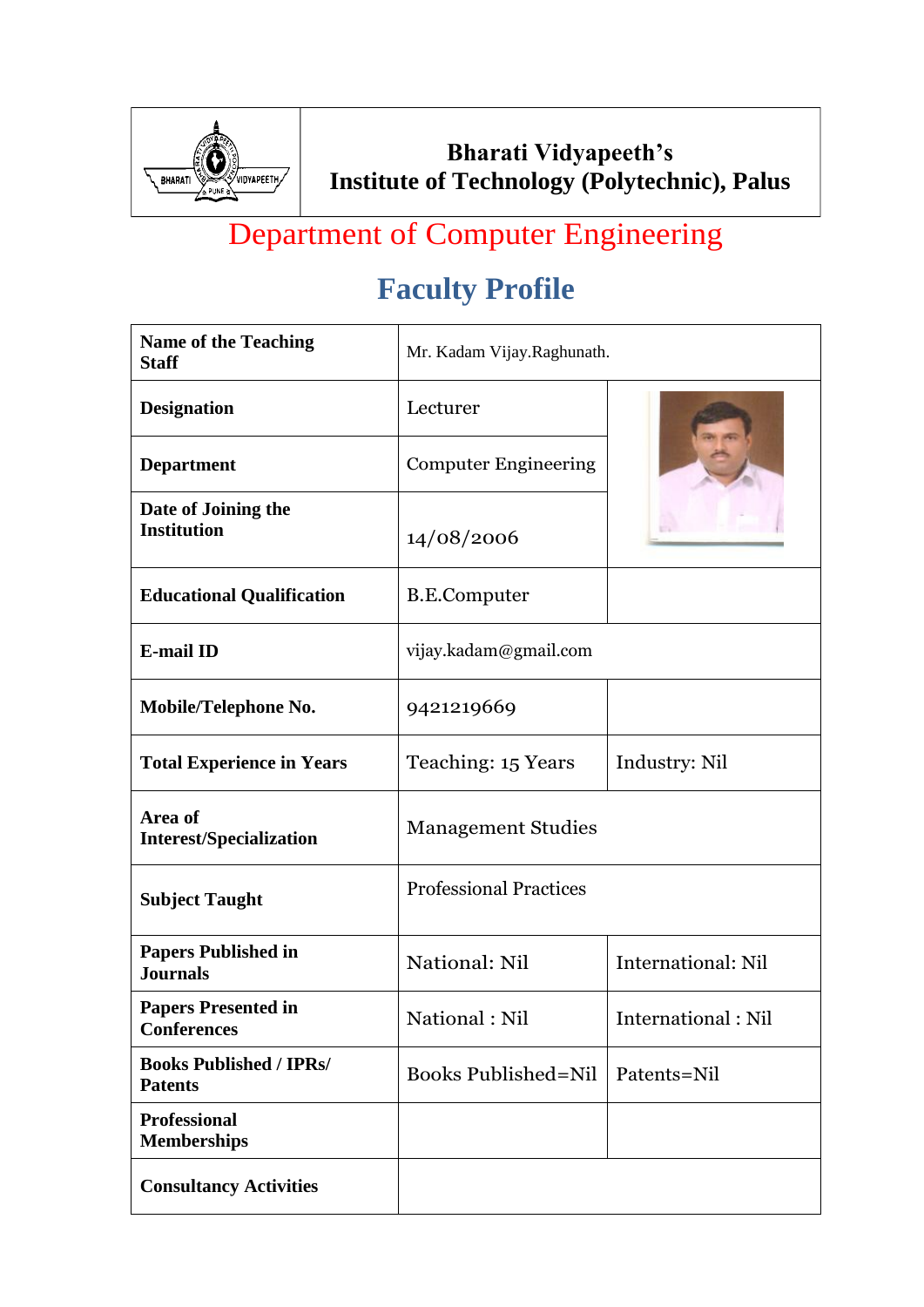

# Department of Computer Engineering

| <b>Name of the Teaching</b><br><b>Staff</b>      | Ms. Vaishali Mahadeo Mane.                                                                                                                                                                                                                                                                                                                 |                    |
|--------------------------------------------------|--------------------------------------------------------------------------------------------------------------------------------------------------------------------------------------------------------------------------------------------------------------------------------------------------------------------------------------------|--------------------|
| <b>Designation</b>                               | Lecturer                                                                                                                                                                                                                                                                                                                                   |                    |
| <b>Department</b>                                | <b>Computer Engineering</b>                                                                                                                                                                                                                                                                                                                |                    |
| Date of Joining the<br><b>Institution</b>        | 01/09/2007                                                                                                                                                                                                                                                                                                                                 |                    |
| <b>Educational Qualification</b>                 | B.E. (CSE)                                                                                                                                                                                                                                                                                                                                 |                    |
| <b>E-mail ID</b>                                 | vaishu.mane@gmail.com                                                                                                                                                                                                                                                                                                                      |                    |
| Mobile/Telephone No.                             | 9561334667                                                                                                                                                                                                                                                                                                                                 |                    |
| <b>Total Experience in Years</b>                 | Teaching: 13 Years                                                                                                                                                                                                                                                                                                                         | Industry:          |
| Area of<br><b>Interest/Specialization</b>        | Computer Science & Engineering.                                                                                                                                                                                                                                                                                                            |                    |
| <b>Subject Taught</b>                            | Mobile application development,<br>Advanced<br>Java<br>Programming,<br>Programming in 'C', Digital techniques, Data<br>communication and Computer Networks,<br>Linux<br>programming,<br>Windows<br>programming using VC++, Graphical user<br>interface programming, Computer graphics,<br>Fundamentals of ICT, Web Designing with<br>HTML. |                    |
| <b>Papers Published in</b><br><b>Journals</b>    | National: --                                                                                                                                                                                                                                                                                                                               | International: 01  |
| <b>Papers Presented in</b><br><b>Conferences</b> | National : --                                                                                                                                                                                                                                                                                                                              | International : -- |
| <b>Books Published / IPRs/</b><br><b>Patents</b> |                                                                                                                                                                                                                                                                                                                                            |                    |
| <b>Professional</b><br><b>Memberships</b>        | <b>ISTE</b>                                                                                                                                                                                                                                                                                                                                |                    |
| <b>Consultancy Activities</b>                    |                                                                                                                                                                                                                                                                                                                                            |                    |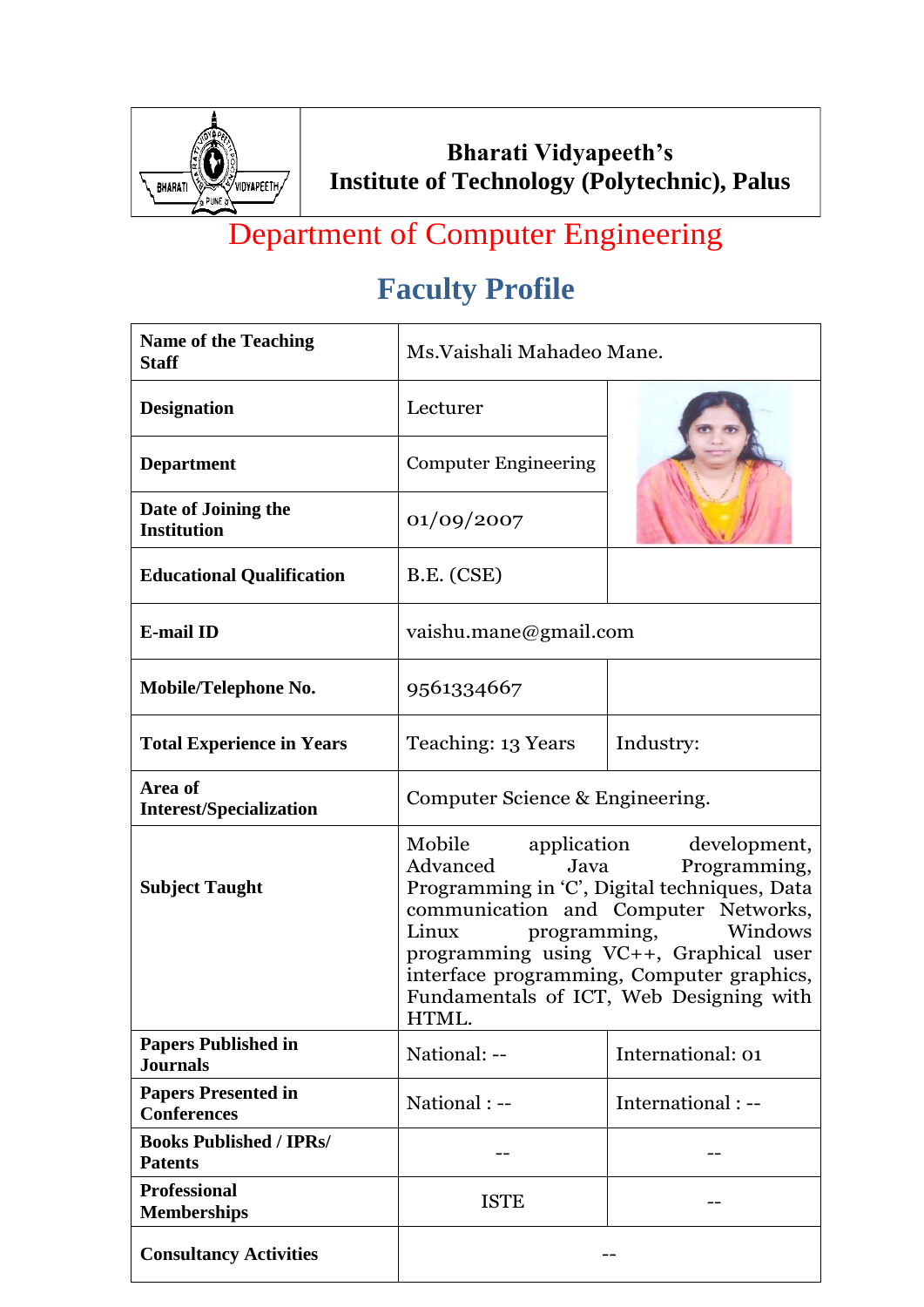

# Department of Computer Engineering

| <b>Name of the Teaching</b><br><b>Staff</b>      | Mr. Amol B. Mahadik                        |                                 |
|--------------------------------------------------|--------------------------------------------|---------------------------------|
| <b>Designation</b>                               | Lecturer                                   |                                 |
| <b>Department</b>                                | <b>Computer Engineering</b>                |                                 |
| Date of Joining the<br><b>Institution</b>        | 07/10/2008                                 |                                 |
| <b>Educational Qualification</b>                 | M.E.(CO)                                   |                                 |
| <b>E-mail ID</b>                                 | mahadik.amol@gmail.com                     |                                 |
| Mobile/Telephone No.                             | 8855007816                                 |                                 |
| <b>Total Experience in Years</b>                 | Teaching: 09 Years                         | Industry: 02 Years              |
| Area of<br><b>Interest/Specialization</b>        | Data Mining, Cloud Computing, Big Data.    |                                 |
| <b>Subject Taught</b>                            | Data<br>Computer Hardware and Maintenance. | Structure, Operating<br>System, |
| <b>Papers Published in</b><br><b>Journals</b>    | National: 01                               | International: 03               |
| <b>Papers Presented in</b><br><b>Conferences</b> | National: 01                               | International: 01               |
| <b>Books Published / IPRs/</b><br><b>Patents</b> | <b>Books Published=0</b>                   | Patents=0                       |
| <b>Professional</b><br><b>Memberships</b>        | <b>ISTE</b>                                |                                 |
| <b>Consultancy Activities</b>                    |                                            |                                 |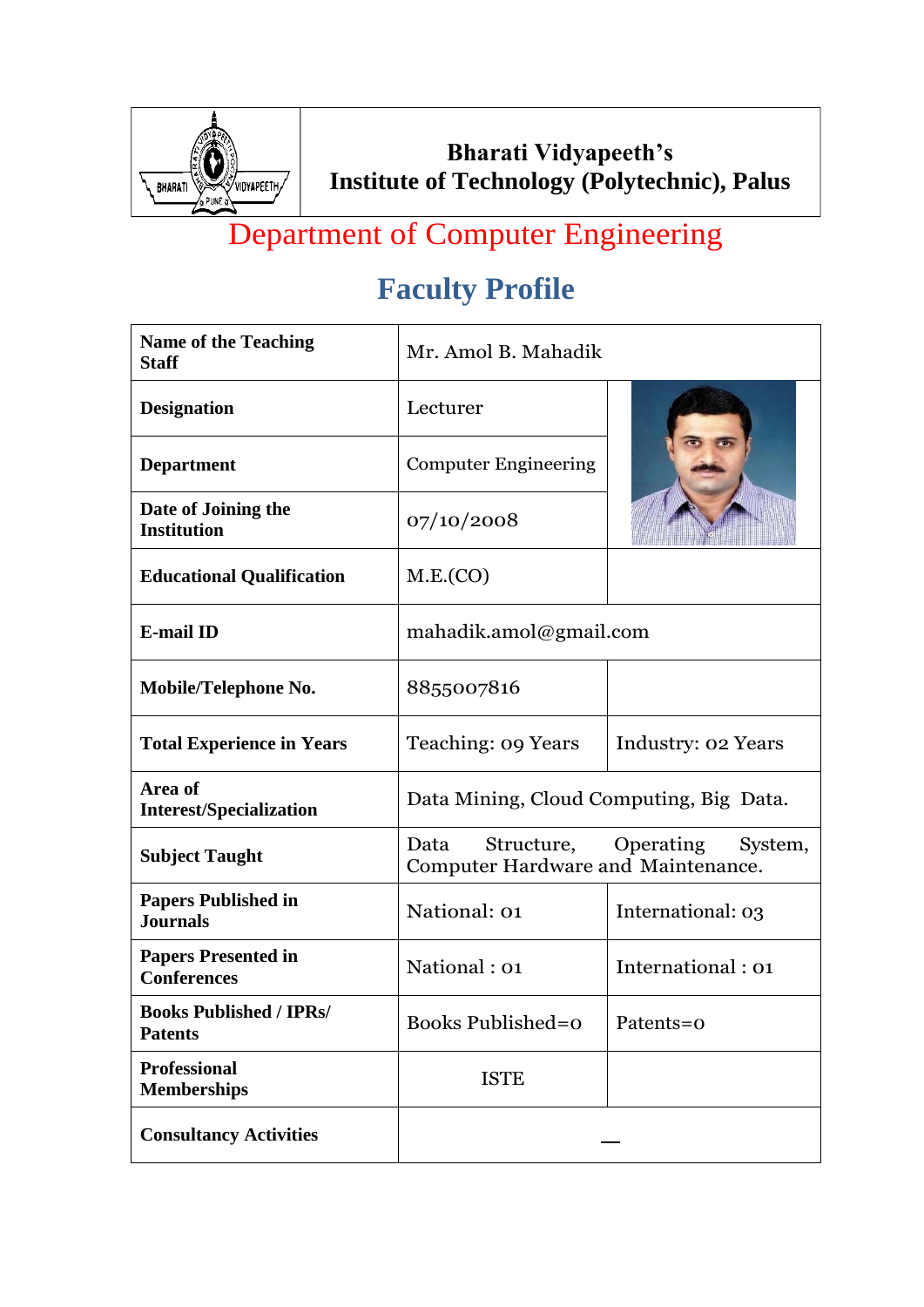

# Department of Computer Engineering

| <b>Name of the Teaching</b><br><b>Staff</b>      | Mr. Nikam Prashant Ramachandra                                                                                               |                |
|--------------------------------------------------|------------------------------------------------------------------------------------------------------------------------------|----------------|
| <b>Designation</b>                               | Lecturer                                                                                                                     |                |
| <b>Department</b>                                | <b>Computer Engineering</b>                                                                                                  |                |
| Date of Joining the<br><b>Institution</b>        | 04/07/2017                                                                                                                   |                |
| <b>Educational</b><br>Qualification              | BE (CSE)                                                                                                                     |                |
| <b>E-mail ID</b>                                 | prashantnikam4141@gmail.com                                                                                                  |                |
| Mobile/Telephone No.                             | 9730122088                                                                                                                   | 7057411567     |
| <b>Total Experience in</b><br><b>Years</b>       | Teaching: 1 Years                                                                                                            | Industry:      |
| Area of<br><b>Interest/Specialization</b>        | Advanced java programming, java<br>programming.                                                                              |                |
| <b>Subject Taught</b>                            | Advanced java, Computer Graphics, Web<br>Page Design, Linux Programming, computer<br>peripheral and maintenance, Management. |                |
| <b>Papers Published in</b><br><b>Journals</b>    | National:                                                                                                                    | International: |
| <b>Papers Presented in</b><br><b>Conferences</b> | National:                                                                                                                    | International: |
| <b>Books Published / IPRs/</b><br><b>Patents</b> | <b>Books Published</b>                                                                                                       | Patents=       |
| <b>Professional</b><br><b>Memberships</b>        |                                                                                                                              |                |
| <b>Consultancy Activities</b>                    |                                                                                                                              | --             |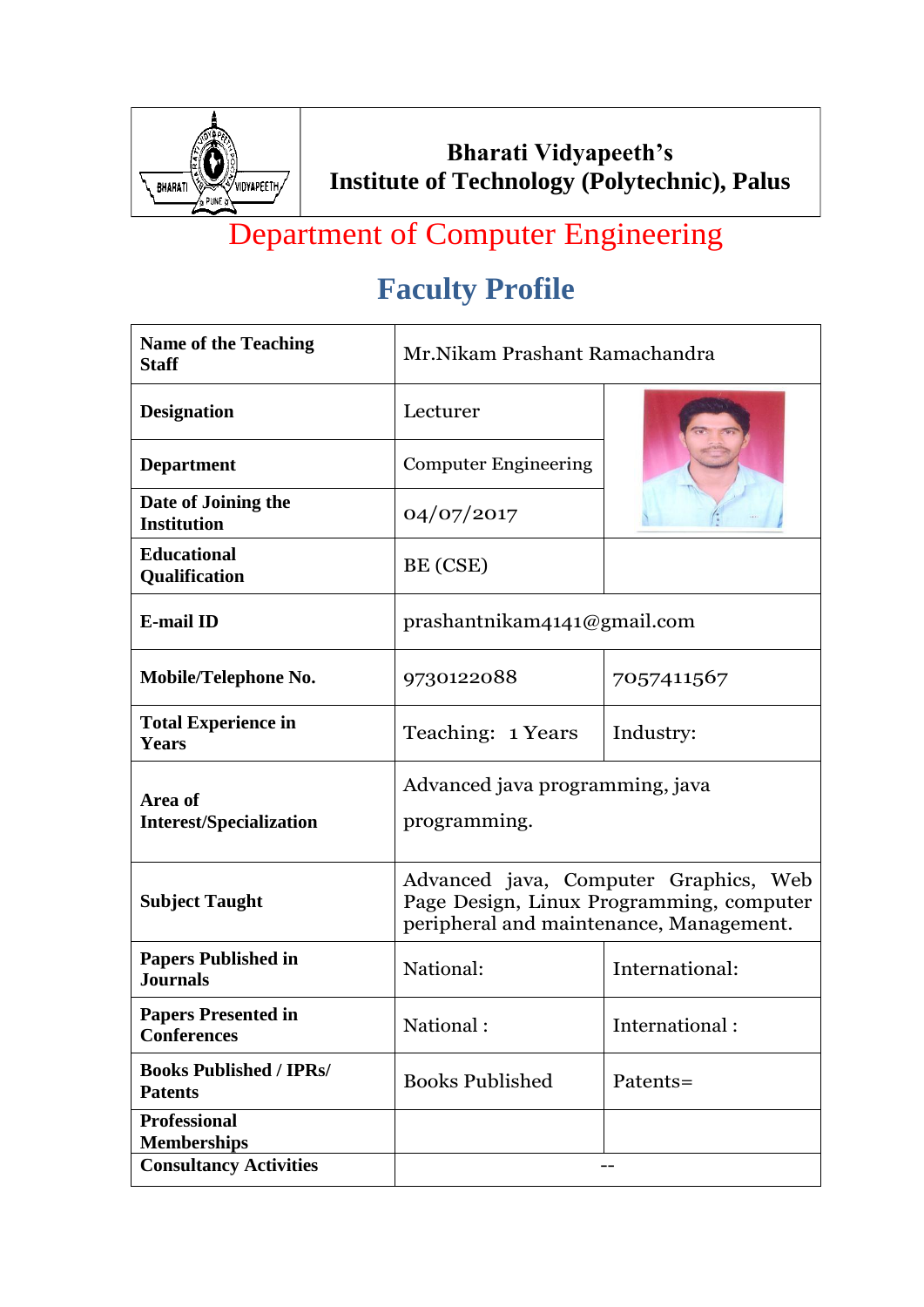

# Department of Electronics & Telecommunication

| <b>Name of the Teaching</b><br><b>Staff</b>      | Mr.Prabhakar K.Patil                                                                                 |                    |
|--------------------------------------------------|------------------------------------------------------------------------------------------------------|--------------------|
| <b>Designation</b>                               | Lecturer.                                                                                            |                    |
| <b>Department</b>                                | Electronics and<br>Telecommunication                                                                 |                    |
| Date of Joining the<br><b>Institution</b>        | 19/06/2000                                                                                           |                    |
| <b>Educational Qualification</b>                 | M. E. (Electronics)                                                                                  |                    |
| <b>E-mail ID</b>                                 | pk_patil34@gmail.com                                                                                 |                    |
| Mobile/Telephone No.                             | 9890202016                                                                                           |                    |
| <b>Total Experience in Years</b>                 | Teaching: 20 Years                                                                                   | Industry: 02 Years |
| Area of<br><b>Interest/Specialization</b>        | <b>Communication System</b>                                                                          |                    |
| <b>Subject Taught</b>                            | Electronic Instruments and Measurements,<br>Electronic Devices and Circuits, Analog<br>Communication |                    |
| <b>Papers Published in</b><br><b>Journals</b>    | National: 00                                                                                         | International: 00  |
| <b>Papers Presented in</b><br><b>Conferences</b> | National: 00                                                                                         | International: 00  |
| <b>Books Published / IPRs/</b><br><b>Patents</b> | Books Published=o   Patents=00                                                                       |                    |
| <b>Professional</b><br><b>Memberships</b>        |                                                                                                      |                    |
| <b>Consultancy Activities</b>                    |                                                                                                      |                    |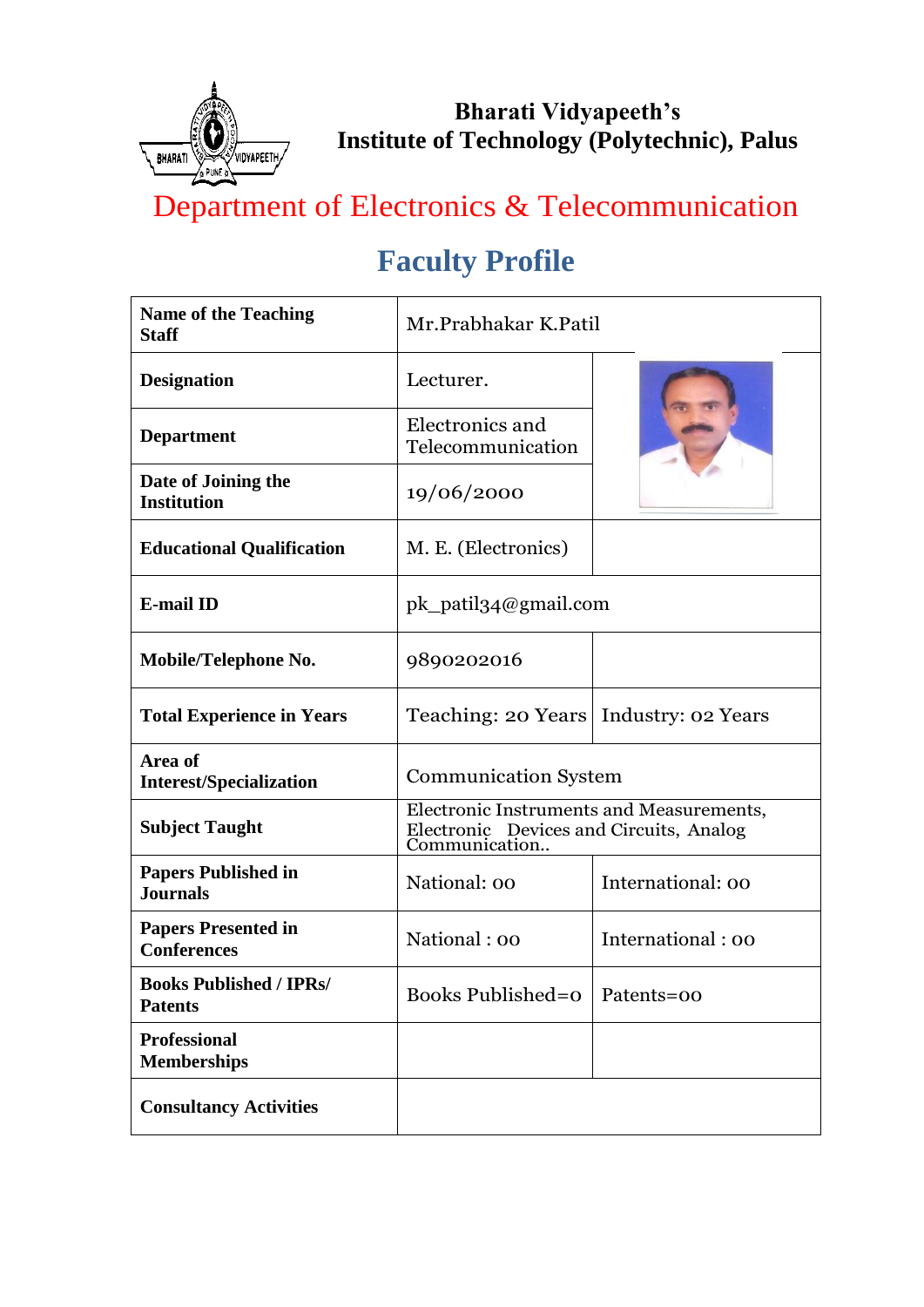

### Department of Electronics & Telecommunication

| <b>Name of the Teaching</b><br><b>Staff</b>      | Mr. Kirankumar G.Sutar                                                                              |                    |
|--------------------------------------------------|-----------------------------------------------------------------------------------------------------|--------------------|
| <b>Designation</b>                               | Lecturer                                                                                            |                    |
| <b>Department</b>                                | Electronics and<br>Telecommunication                                                                |                    |
| Date of Joining the<br><b>Institution</b>        | 18/06/2007                                                                                          |                    |
| <b>Educational Qualification</b>                 | M. Tech. (Electronics)                                                                              | M.B.A.(HR)         |
| <b>E-mail ID</b>                                 | kirankumar601@yahoo.in                                                                              |                    |
| Mobile/Telephone No.                             | 9730457458                                                                                          |                    |
| <b>Total Experience in Years</b>                 | Teaching: 15 Years                                                                                  | Industry: 01 Years |
| Area of<br><b>Interest/Specialization</b>        | <b>Wireless Sensor Network</b>                                                                      |                    |
| <b>Subject Taught</b>                            | Microcontroller, Embedded System, Industrial<br>Measurement and Control, Control System and<br>PLC. |                    |
| <b>Papers Published in</b><br><b>Journals</b>    | National: 00                                                                                        | International: 03  |
| <b>Papers Presented in</b><br><b>Conferences</b> | National: 00                                                                                        | International: 01  |
| <b>Books Published / IPRs/</b><br><b>Patents</b> | <b>Books</b><br>Published=00                                                                        | Patents=00         |
| <b>Professional</b><br><b>Memberships</b>        |                                                                                                     |                    |
| <b>Consultancy Activities</b>                    |                                                                                                     |                    |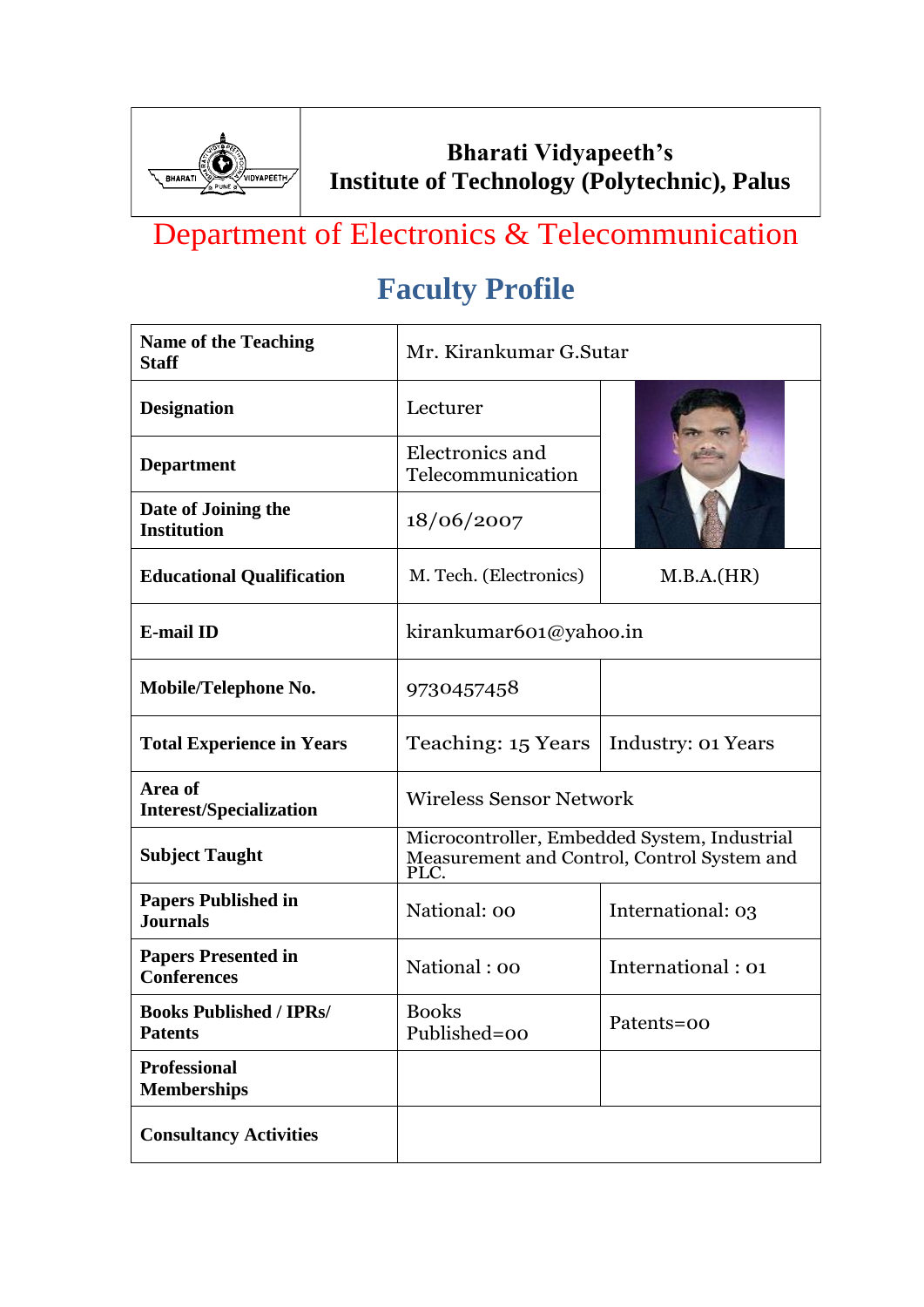

## Department of Civil Engineering

| <b>Name of the Teaching</b><br><b>Staff</b>      | Mr. Rasal Adinath Gopal                                                        |                    |
|--------------------------------------------------|--------------------------------------------------------------------------------|--------------------|
| <b>Designation</b>                               | <b>Head of Department</b>                                                      |                    |
| <b>Department</b>                                | Civil Engineering                                                              |                    |
| Date of Joining the<br><b>Institution</b>        | 04/01/2012                                                                     |                    |
| <b>Educational Qualification</b>                 | M.Tech.                                                                        |                    |
| <b>E-mail ID</b>                                 | adinath.rasal@gmail.com                                                        |                    |
| Mobile/Telephone No.                             | 8421457164                                                                     |                    |
| <b>Total Experience in Years</b>                 | Teaching: 08 Years                                                             | Industry: 01 Years |
| Area of<br><b>Interest/Specialization</b>        | <b>Structural Engineering, Concrete</b><br>Technology, Surveying               |                    |
| <b>Subject Taught</b>                            | Concrete Technology, Surveying, Mechanics<br>of Structures, Advanced Surveying |                    |
| <b>Papers Published in</b><br><b>Journals</b>    |                                                                                |                    |
| <b>Papers Presented in</b><br><b>Conferences</b> |                                                                                |                    |
| <b>Books Published / IPRs/</b><br><b>Patents</b> |                                                                                |                    |
| <b>Professional</b><br><b>Memberships</b>        | <b>ISTE</b>                                                                    |                    |
| <b>Consultancy Activities</b>                    | Doing a consultancy work for RCC Design<br>of Building                         |                    |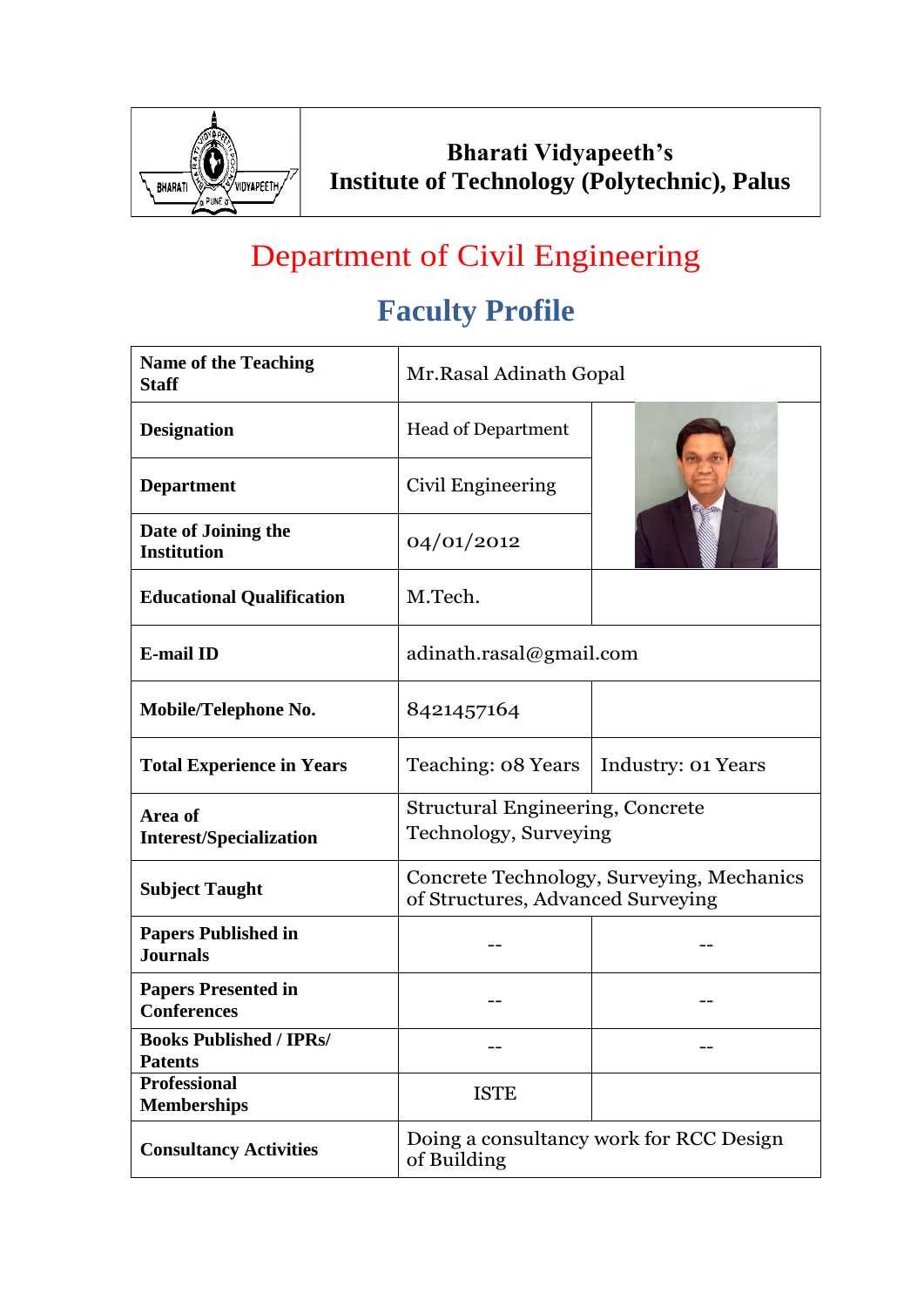

# Department of Civil Engineering

| <b>Name of the Teaching</b><br><b>Staff</b>      | Mr. Mohite Rohit Balaso                                                           |              |
|--------------------------------------------------|-----------------------------------------------------------------------------------|--------------|
| <b>Designation</b>                               | Lecturer                                                                          |              |
| <b>Department</b>                                | Civil Engineering                                                                 |              |
| Date of Joining the<br><b>Institution</b>        | 16/07/2013                                                                        |              |
| <b>Educational Qualification</b>                 | BE                                                                                |              |
| <b>E-mail ID</b>                                 | silent.rohit@gmail.com                                                            |              |
| Mobile/Telephone No.                             | 9404241991                                                                        |              |
| <b>Total Experience in Years</b>                 | Teaching: 07 Years                                                                | Industry: -- |
| Area of<br><b>Interest/Specialization</b>        | <b>Building Construction and Drawing</b>                                          |              |
| <b>Subject Taught</b>                            | Building<br>Drawing, Irrigation,<br>Highway<br>Engineering, Construction Material |              |
| <b>Papers Published in</b><br><b>Journals</b>    |                                                                                   |              |
| <b>Papers Presented in</b><br><b>Conferences</b> |                                                                                   |              |
| <b>Books Published / IPRs/</b><br><b>Patents</b> |                                                                                   |              |
| <b>Professional</b><br><b>Memberships</b>        | <b>ISTE</b>                                                                       |              |
| <b>Consultancy Activities</b>                    | <b>Executing Construction activities</b>                                          |              |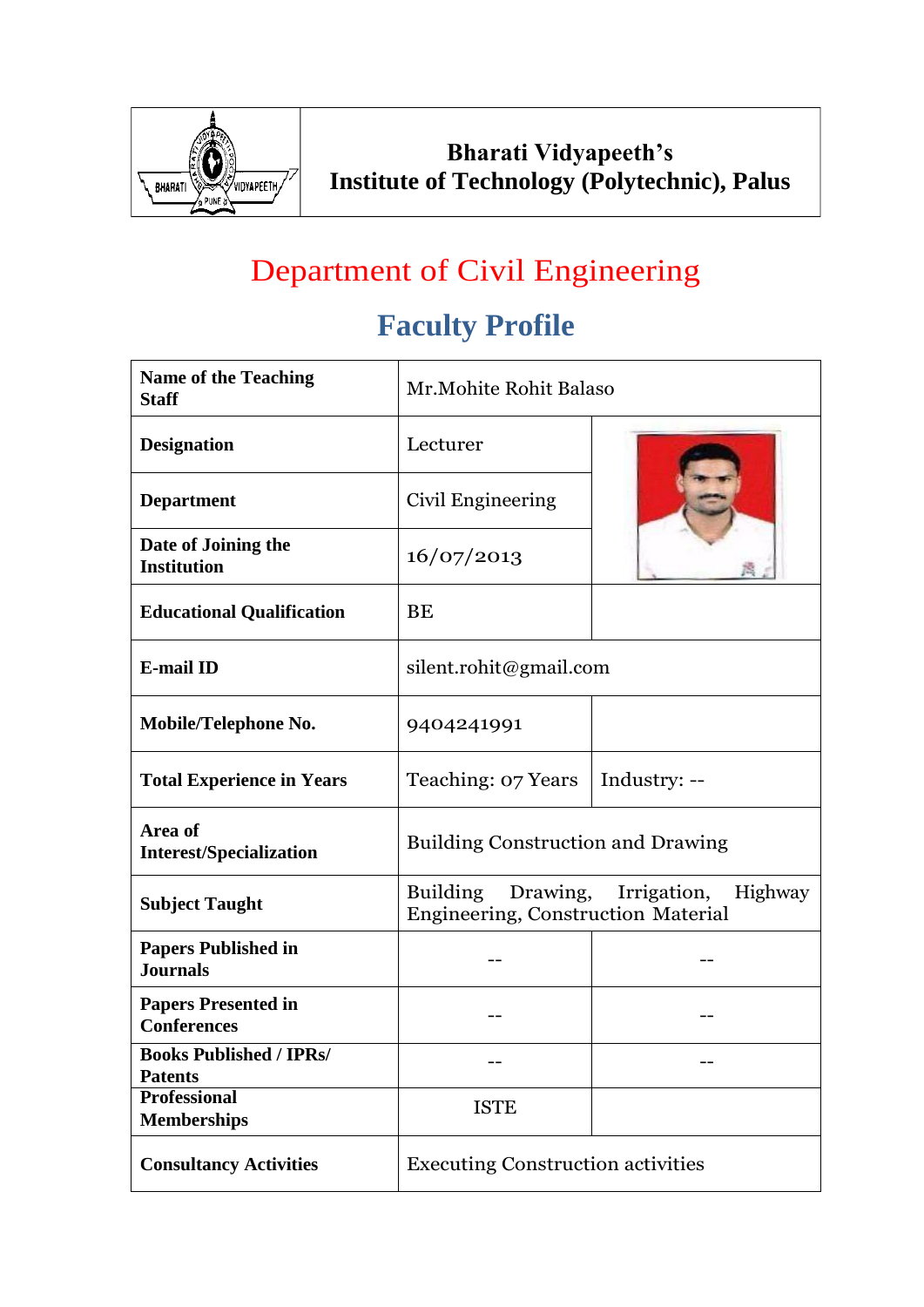

# Department of Civil Engineering

| <b>Name of the Teaching</b><br><b>Staff</b>      | Mr.Ingale Akshay Pradiprao                                                               |              |
|--------------------------------------------------|------------------------------------------------------------------------------------------|--------------|
| <b>Designation</b>                               | Lecturer                                                                                 |              |
| <b>Department</b>                                | Civil Engineering                                                                        |              |
| Date of Joining the<br><b>Institution</b>        |                                                                                          |              |
| <b>Educational Qualification</b>                 | <b>BE</b>                                                                                |              |
| <b>E-mail ID</b>                                 | akshayingaleo2@gmail.com                                                                 |              |
| Mobile/Telephone No.                             | 7387492860                                                                               |              |
| <b>Total Experience in Years</b>                 | <b>Teaching: 02 Years</b>                                                                | Industry: -- |
| Area of<br><b>Interest/Specialization</b>        | Concrete Technology                                                                      |              |
| <b>Subject Taught</b>                            | Concrete Technology, Hydraulics, Public<br>Health Engineering, Solid Waste<br>Management |              |
| <b>Papers Published in</b><br><b>Journals</b>    |                                                                                          |              |
| <b>Papers Presented in</b><br><b>Conferences</b> |                                                                                          |              |
| <b>Books Published / IPRs/</b><br><b>Patents</b> |                                                                                          |              |
| <b>Professional</b><br><b>Memberships</b>        | <b>ISTE</b>                                                                              |              |
| <b>Consultancy Activities</b>                    | <b>Executing Construction activities</b>                                                 |              |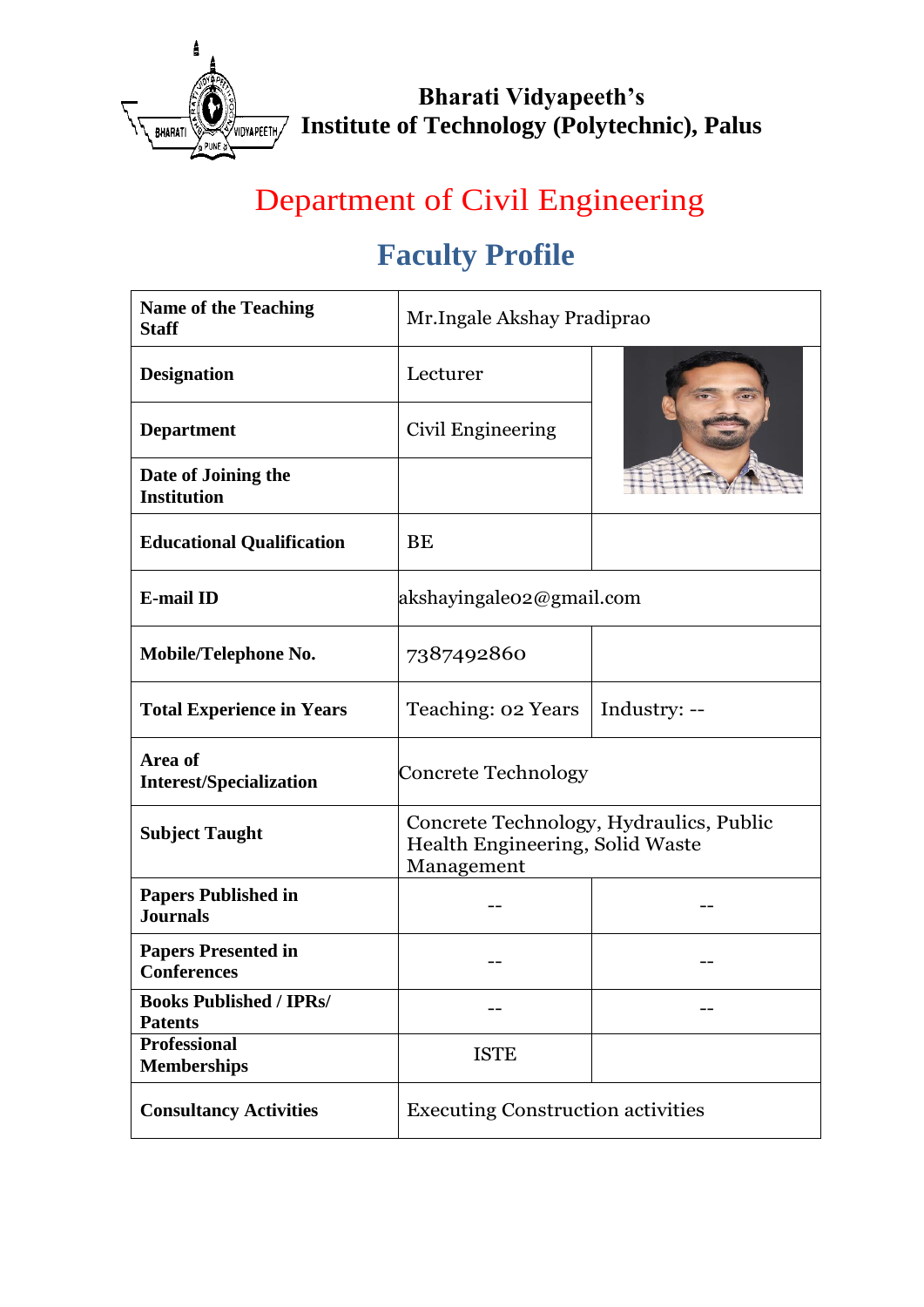

### Department of Civil Engineering

| <b>Name of the Teaching</b><br><b>Staff</b>      | Mr. Suryawanshi Tejas Bajrang                         |                                         |
|--------------------------------------------------|-------------------------------------------------------|-----------------------------------------|
| <b>Designation</b>                               | Lecturer                                              |                                         |
| <b>Department</b>                                | Civil Engineering                                     |                                         |
| Date of Joining the<br><b>Institution</b>        | 05/07/2017                                            |                                         |
| <b>Educational Qualification</b>                 | B.E.                                                  |                                         |
| <b>E-mail ID</b>                                 | tejas8958@gmail.com                                   |                                         |
| Mobile/Telephone No.                             | 7843098283                                            | 7083049278                              |
| <b>Total Experience in Years</b>                 | Teaching: 03                                          | Industry: One year                      |
| Area of<br><b>Interest/Specialization</b>        | <b>Structural Engineering, Concrete</b><br>Technology |                                         |
| <b>Subject Taught</b>                            | Costing                                               | Mechanics of Structures, Estimating and |
| <b>Papers Published in</b><br><b>Journals</b>    |                                                       |                                         |
| <b>Papers Presented in</b><br><b>Conferences</b> |                                                       |                                         |
| <b>Books Published / IPRs/</b><br><b>Patents</b> |                                                       |                                         |
| <b>Professional</b><br><b>Memberships</b>        | <b>ISTE</b>                                           |                                         |
| <b>Consultancy Activities</b>                    |                                                       |                                         |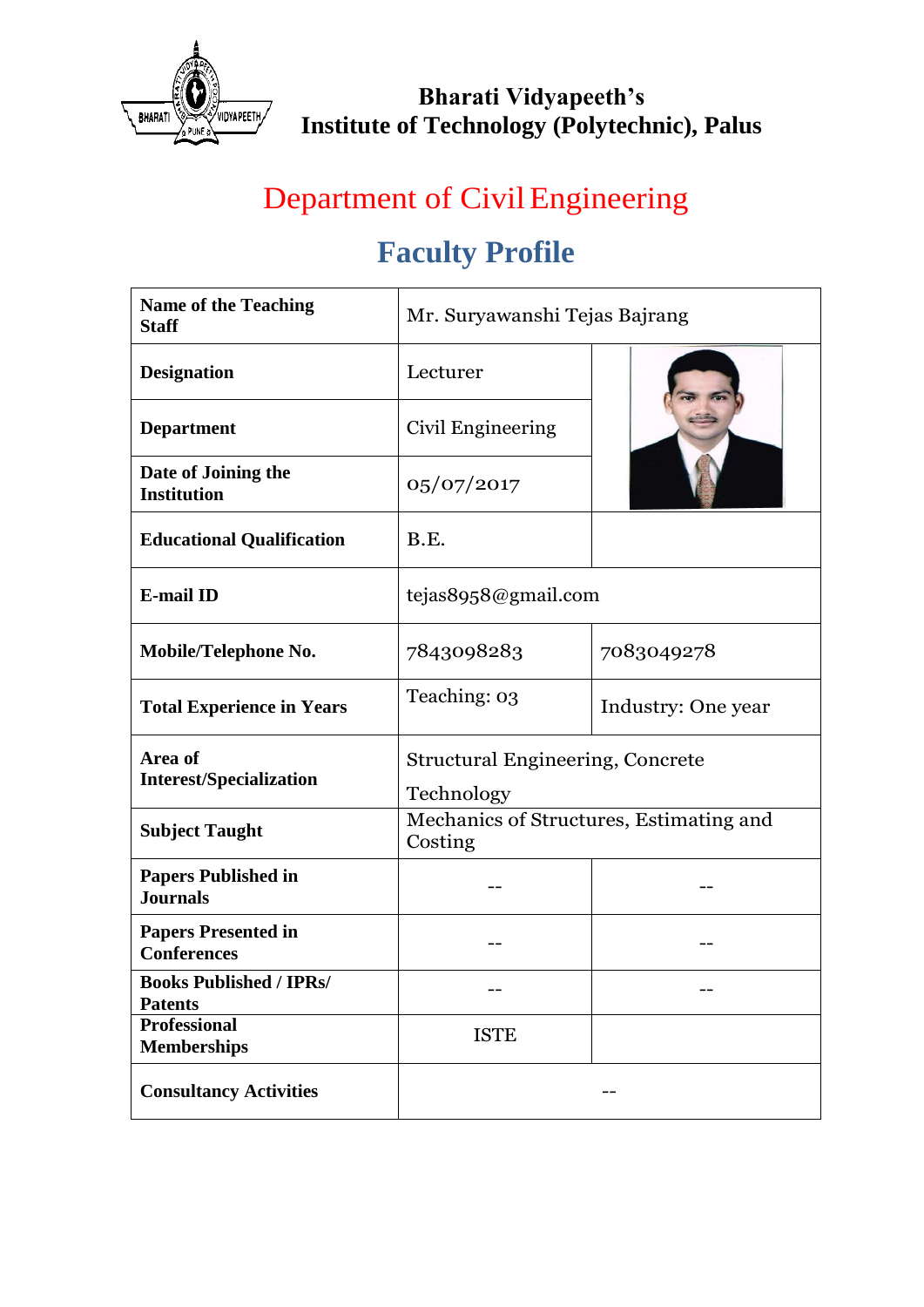

# Department of Civil Engineering

| <b>Name of the Teaching</b><br><b>Staff</b>      | Mr. Chougule Dattatrya G.     |              |
|--------------------------------------------------|-------------------------------|--------------|
| <b>Designation</b>                               | Lecturer                      |              |
| <b>Department</b>                                | Civil Engineering             |              |
| Date of Joining the<br><b>Institution</b>        | 19/06/2019                    |              |
| <b>Educational Qualification</b>                 | B.E.                          |              |
| <b>E-mail ID</b>                                 | dgchougale120@gmail.com       |              |
| Mobile/Telephone No.                             | 9623708565                    |              |
| <b>Total Experience in Years</b>                 | Teaching: 02                  | Industry: 05 |
| Area of<br><b>Interest/Specialization</b>        | <b>Structural Engineering</b> |              |
| <b>Subject Taught</b>                            | <b>Building Construction</b>  |              |
| <b>Papers Published in</b><br><b>Journals</b>    |                               |              |
| <b>Papers Presented in</b><br><b>Conferences</b> |                               |              |
| <b>Books Published / IPRs/</b><br><b>Patents</b> |                               |              |
| <b>Professional</b><br><b>Memberships</b>        | <b>ISTE</b>                   |              |
| <b>Consultancy Activities</b>                    |                               |              |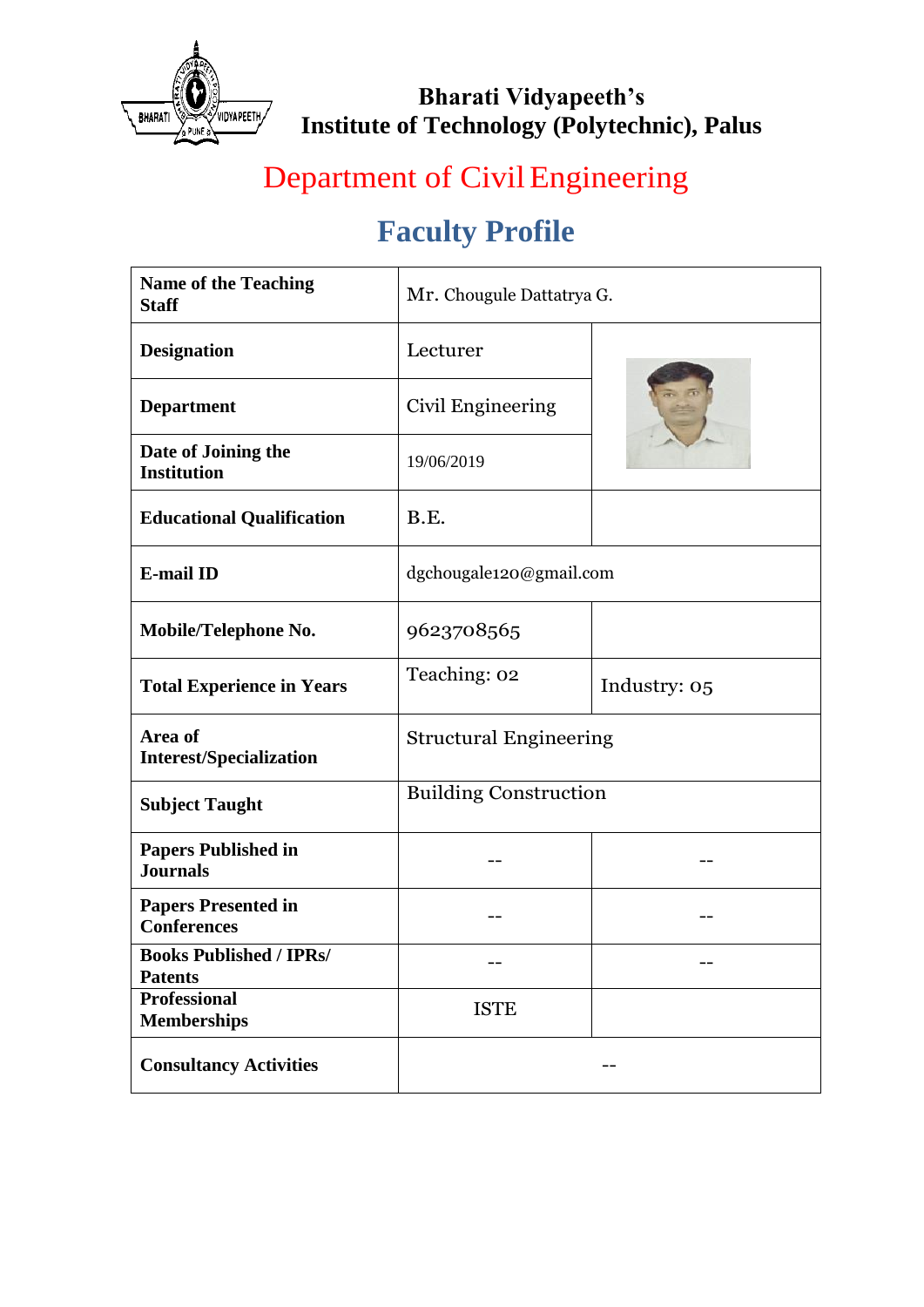

# Department of Civil Engineering

| <b>Name of the Teaching</b><br><b>Staff</b>      | Mr. Vishwajeet Pratap Patil                        |                    |
|--------------------------------------------------|----------------------------------------------------|--------------------|
| <b>Designation</b>                               | Lecturer                                           |                    |
| <b>Department</b>                                | Civil Engineering                                  |                    |
| Date of Joining the<br><b>Institution</b>        | 09/12/2019                                         |                    |
| <b>Educational Qualification</b>                 | B.E.                                               |                    |
| <b>E-mail ID</b>                                 | patilvpp20@gmail.com                               |                    |
| Mobile/Telephone No.                             | 9623708565                                         |                    |
|                                                  |                                                    |                    |
| <b>Total Experience in Years</b>                 | Teaching: 01                                       | Industry: One year |
| Area of<br><b>Interest/Specialization</b>        | <b>Structural Engineering</b>                      |                    |
| <b>Subject Taught</b>                            | Mechanics of Structures, Estimating and<br>Costing |                    |
| <b>Papers Published in</b><br><b>Journals</b>    |                                                    |                    |
| <b>Papers Presented in</b><br><b>Conferences</b> |                                                    |                    |
| <b>Books Published / IPRs/</b><br><b>Patents</b> |                                                    |                    |
| <b>Professional</b><br><b>Memberships</b>        | <b>ISTE</b>                                        |                    |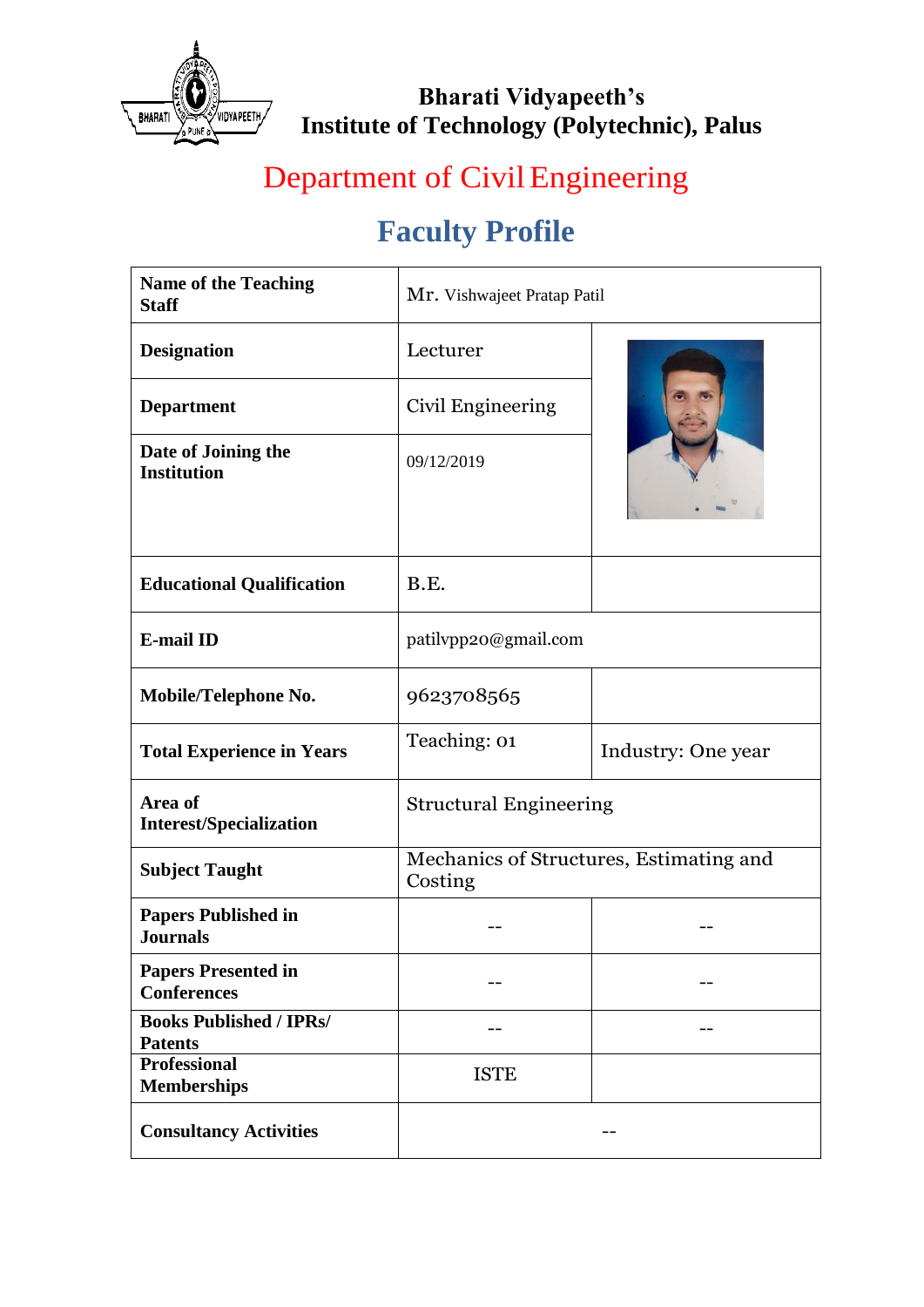

## Department of Science and Humanities **Faculty Profile**

| <b>Name of the Teaching</b><br><b>Staff</b>      | Mr. Patil Chandrakani Bapuso                                                                                              |                    |
|--------------------------------------------------|---------------------------------------------------------------------------------------------------------------------------|--------------------|
| <b>Designation</b>                               | Lecturer in<br>Chemistry                                                                                                  |                    |
| <b>Department</b>                                | <b>Basic Science and</b><br>Humanities                                                                                    |                    |
| Date of Joining the<br><b>Institution</b>        | 02/10/2006                                                                                                                |                    |
| <b>Educational Qualification</b>                 | M.Sc. MMS(Prod),<br>D.Pharm                                                                                               |                    |
| <b>E-mail ID</b>                                 | chandrakantbapusopatil@gmail.com                                                                                          |                    |
| Mobile/Telephone No.                             | 9403303117                                                                                                                | (02346)228899      |
| <b>Total Experience in Years</b>                 | Teaching: 10 Years                                                                                                        | Industry: 10 Years |
| Area of<br><b>Interest/Specialization</b>        | Indian English Literature.                                                                                                |                    |
| <b>Subject Taught</b>                            | <b>Basic</b><br>Chemistry,<br>Applied<br>Chemistry,<br>Environmental Studies, Development of Life<br>Skills, Managements. |                    |
| <b>Papers Published in</b><br><b>Journals</b>    | National: 00                                                                                                              | International: 00  |
| <b>Papers Presented in</b><br><b>Conferences</b> | National: 00                                                                                                              | International: 00  |
| <b>Books Published / IPRs/</b><br><b>Patents</b> | <b>Books Published=0</b>                                                                                                  | Patents=00         |
| <b>Professional</b><br><b>Memberships</b>        |                                                                                                                           |                    |
| <b>Consultancy Activities</b>                    | Chemical and instrumentation approved by<br>FDA Govt. of Maharashtra                                                      |                    |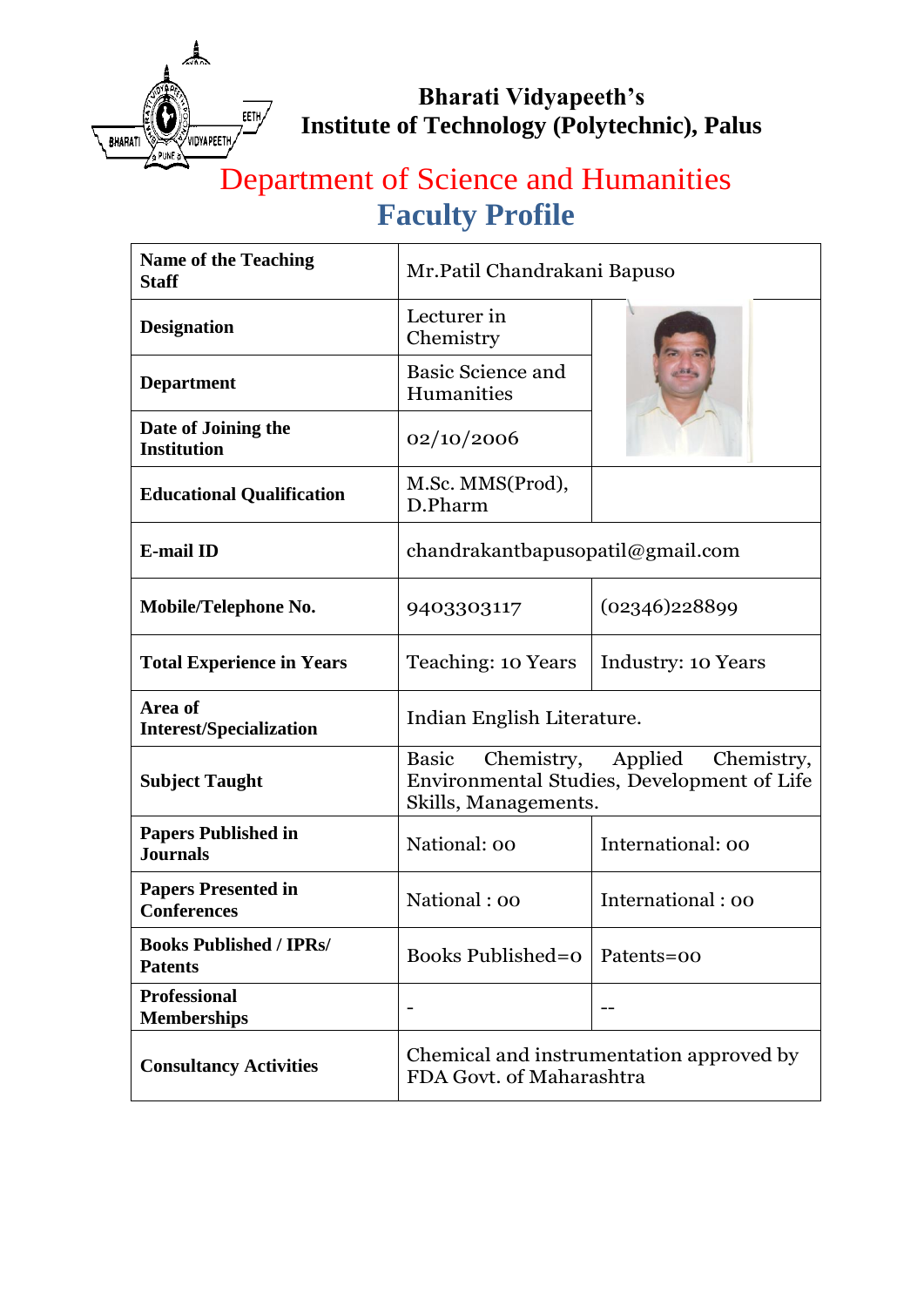

## Department of Science and Humanities **Faculty Profile**

| <b>Name of the Teaching</b><br><b>Staff</b>      | Mr. Raviraj Uttamrao Patil                                                                                        |                   |
|--------------------------------------------------|-------------------------------------------------------------------------------------------------------------------|-------------------|
| <b>Designation</b>                               | Lecturer in English                                                                                               |                   |
| <b>Department</b>                                | <b>Basic Science and</b><br>Humanities                                                                            |                   |
| Date of Joining the<br><b>Institution</b>        | 07/07/2007                                                                                                        |                   |
| <b>Educational Qualification</b>                 | M.A(Eng.),<br>D. Pharm                                                                                            |                   |
| <b>E-mail ID</b>                                 | raviraya007@gmail.com                                                                                             |                   |
| Mobile/Telephone No.                             | 7798497007                                                                                                        | (02346)228585     |
| <b>Total Experience in Years</b>                 | Teaching: 10 Years                                                                                                | Industry:--       |
| Area of<br><b>Interest/Specialization</b>        | Indian English Literature.                                                                                        |                   |
| <b>Subject Taught</b>                            | English, Communication Skills, Behavioural<br>Environmental<br>Studies,<br>Science,<br>Development of Life Skills |                   |
| <b>Papers Published in</b><br><b>Journals</b>    | National: 00                                                                                                      | International: 00 |
| <b>Papers Presented in</b><br><b>Conferences</b> | National: 00                                                                                                      | International: 00 |
| <b>Books Published / IPRs/</b><br><b>Patents</b> | <b>Books Published=0</b>                                                                                          | Patents=0         |
| <b>Professional</b><br><b>Memberships</b>        |                                                                                                                   |                   |
| <b>Consultancy Activities</b>                    |                                                                                                                   |                   |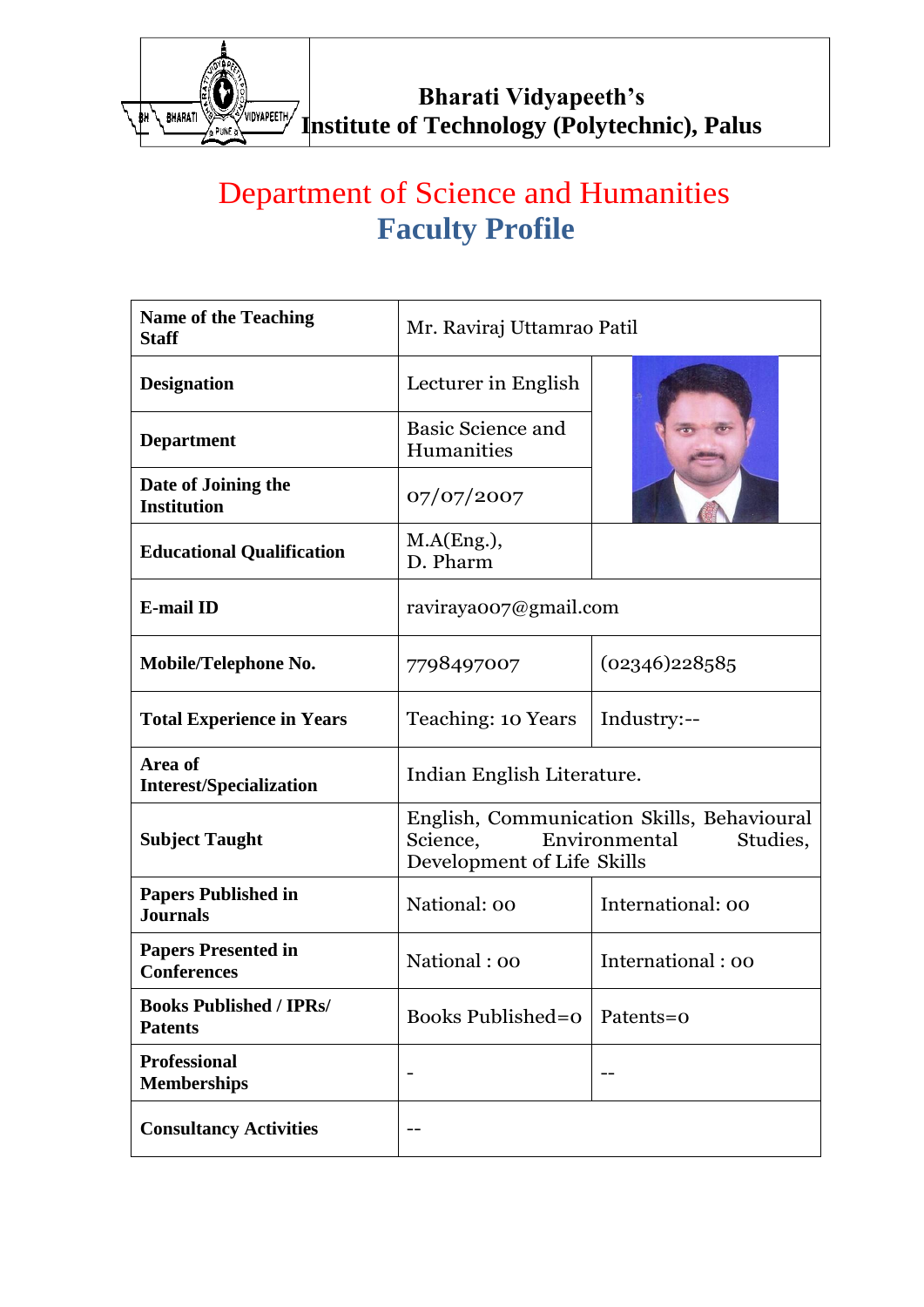

# Department of Science and Humanities

| <b>Name of the Teaching</b><br><b>Staff</b>      | Mr. Kadam Sanjay Janardhan                                                               |                    |
|--------------------------------------------------|------------------------------------------------------------------------------------------|--------------------|
| <b>Designation</b>                               | Lecturer In Physics                                                                      |                    |
| <b>Department</b>                                | Basic Science and<br>Humanities                                                          |                    |
| Date of Joining the<br><b>Institution</b>        | 05/12/2003                                                                               |                    |
| <b>Educational Qualification</b>                 | M.Sc(Physics)                                                                            |                    |
| <b>E-mail ID</b>                                 | sj.kadam1971@gmail.com                                                                   |                    |
| Mobile/Telephone No.                             | 9850450801                                                                               | (02346)222828      |
| <b>Total Experience in Years</b>                 | Teaching: 14 Years                                                                       | Industry: 00 Years |
| Area of<br><b>Interest/Specialization</b>        | <b>Applied Electronics</b>                                                               |                    |
| <b>Subject Taught</b>                            | Basic Physics, Applied Physics,<br>Environmental Studies, Development of Life<br>Skills. |                    |
| <b>Papers Published in</b><br><b>Journals</b>    | National: 00                                                                             | International: 00  |
| <b>Papers Presented in</b><br><b>Conferences</b> | National: 00                                                                             | International: 00  |
| <b>Books Published / IPRs/</b><br><b>Patents</b> | <b>Books Published=0</b>                                                                 | Patents=0          |
| <b>Professional</b><br><b>Memberships</b>        |                                                                                          |                    |
| <b>Consultancy Activities</b>                    |                                                                                          |                    |